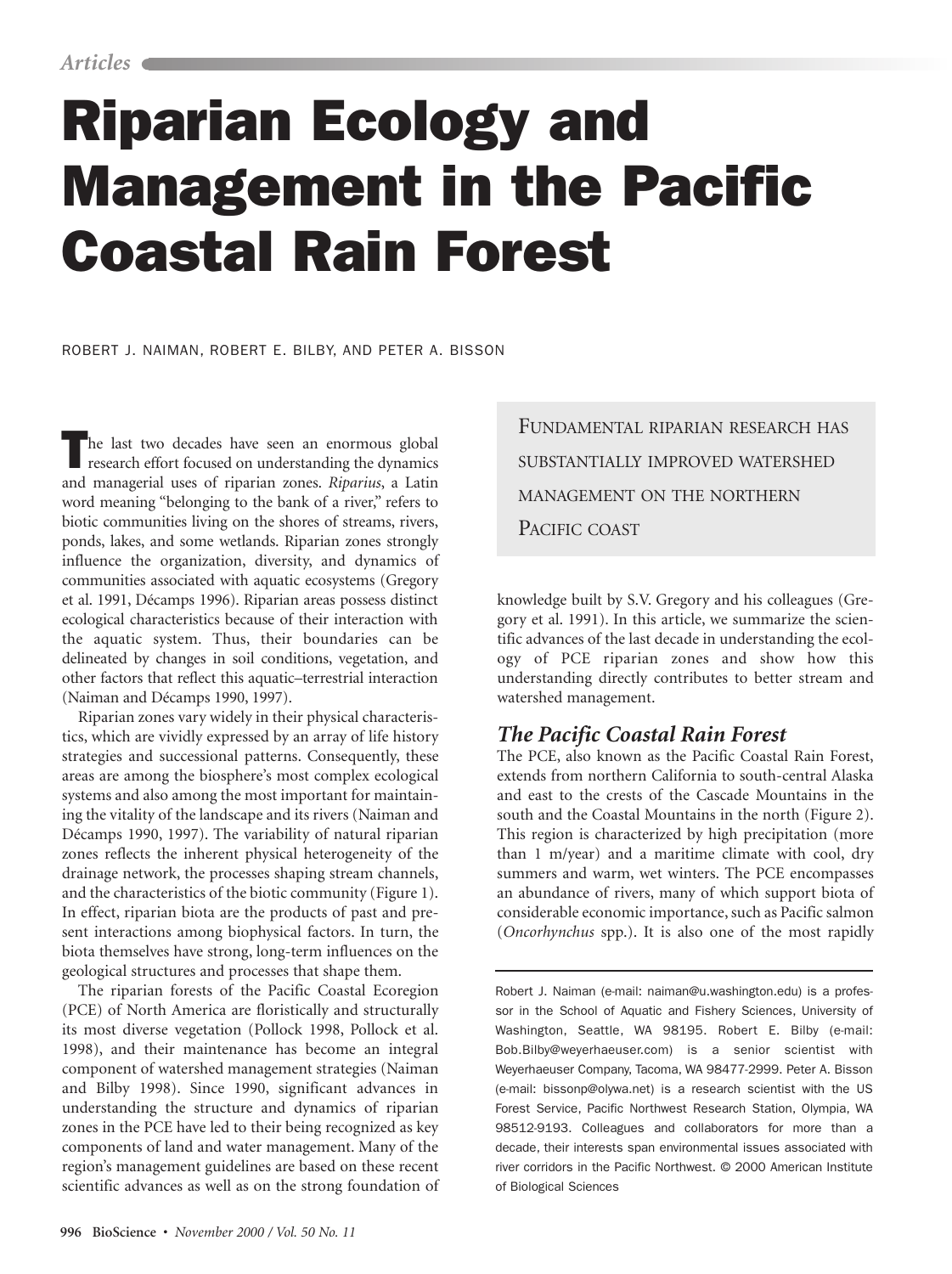

*Figure 1. Schematic representation of the relationships among hydrogeomorphic processes, habitat dynamics, and riverine communities. Lithotopographic units are areas with similar topography and geology, and within which similar suites of geomorphic processes occur. Other terms are addressed in the text. Modified from Montgomery (1999).*

developing regions of North America, bringing high levels of national and international attention to many conflicts involving stream and river environments.

The PCE supports some of the most extensive temperate rain forests in the world (Schoonmaker et al. 1997), some of them containing massive coniferous trees. These include the biggest and longest lived redwoods (*Sequoia* spp.), spruces (*Picea* spp.), firs (*Abies* spp.), and hemlocks (*Tsuga* spp.). These forests support thousands of identified (and many unidentified) species and supply wood and other materials that are vital to stream and river integrity. The wettest forests in the region contain more living and dead plant matter than even tropical rain forests.

The biota of the aquatic systems also reaches large sizes, great ages, and high densities. The legendary spawning runs of salmon have both cultural and economic importance. Chinook salmon (*Oncorhynchus tshawytsha*) may reach 55 kg and number in the hundreds of thousands in a single river system (NRC 1996), while sturgeon (*Acipenser* spp.) may live for a century and reach lengths of 6 m and a mass of 700 kg. The endemic diversity of aquatic organisms is not as well known as that of other ecoregions (Pollock 1998). However, the lack of known inventories offers unique research opportunities, especially if the diversity of aquatic organisms parallels that of the terrestrial landscape.

At a global scale, the PCE is sufficiently homogeneous to be considered a single ecoregion, and indeed there is regional consistency in aquatic community structure

(especially fishes) and vegetation (Naiman and Bilby 1998). However, at the smaller scales relevant to resource management and conservation, there are ecologically significant variations in genetic diversity, evolutionary processes, life history strategies, and other biotic characteristics. Individual species are well adapted to the wide variations in physical properties and to the disturbance regimes associated with individual river systems (Naiman and Anderson 1997).

Moreover, several important latitudinal gradients in the PCE have significant ecological implications for population and community processes, for life history strategies, and for the behavior of riparian biota (Naiman and Anderson 1997). First, watershed size, at the marine interface, decreases from south to north. Ninety-five percent of the 608 major watersheds in the north (above 48° N latitude) are less than 100 km2 compared with only 52% in the southern region. Second, the mean annual runoff from



*Figure 2. Watershed-based boundary of the Pacific Northwest (dashed line) region of North America and approximate boundary of the Pacific coastal ecoregion (solid line). Modified from Ryan (1994).*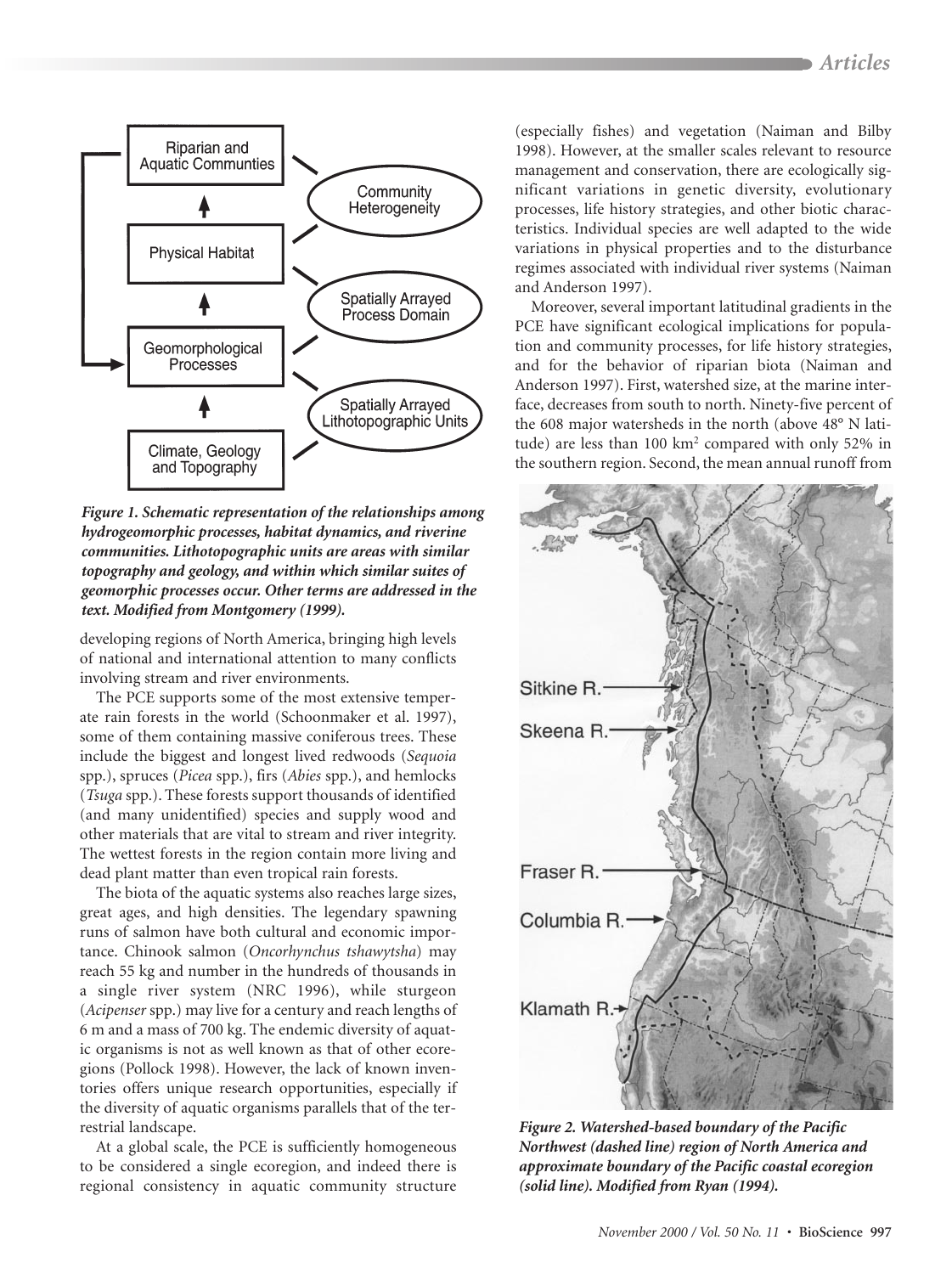

*Figure 3. General process domains of origin, transport, and deposition of materials in mountainous watersheds of the Pacific Coastal Ecoregion. Modified from Montgomery (1999).*



CHANNEL OR FLOODPLAIN MODIFICATION

rivers increases from south to north, varying from 0.5 m/year in northern California to 7.4 m/year in southeastern Alaska. Third, seasonal patterns of discharge vary significantly with latitude. Nearly 70% of the annual discharge occurs in winter in California, but only about 25% occurs in winter in British Columbia and Alaska. In California, less than 2% of the annual discharge occurs in summer, while in British Columbia and Alaska, summer discharge is as high as 60% of the annual total. Finally, average annual water temperature decreases from south to north, varying from about 15°C in northern California to about 3°C in Alaska.

#### *Understanding riparian zones (circa 1990)*

Gregory et al. (1991) summarized the riparian dynamics based on information gathered before 1990. They proposed a conceptual model of riparian zones in which physical processes shaping valley-floor landforms are integrated with the formation of habitat, the succession of riparian plant communities, and the production of nutritional resources for aquatic systems. This model synthesized a diverse and often-confusing array of information into a coherent understanding that formed a base for much subsequent research.

> Gregory and his colleagues showed, moreover, how the geomorphic structure of valleyfloor landforms resulted from interactions among basin geology, hydrology, and inputs of materials from adjacent hillslopes and vegetation. Furthermore, they showed that similar physical habitat contained similar biological communities, and pointed out how site-specific characteristics of the riparian vegetation reflect histories of both fluvial disturbance from floods and nonfluvial disturbances (e.g., fire, wind, plant disease, and herbivory). Finally, they articulated how variations in soil properties and microtopography on the valley floor affect the biotic composition of the riparian community.

*Figure 4. The extent to which floods affect channel and floodplain characteristics depends on the volume of sediment and the size of the flood (i.e., temporal sequencing). Hence, the frequency with which impacts of a given magnitude occur depends on (a) the frequency distribution of sediment input to the channel system, (b) the frequency distribution of floods, and (c) the persistence of sediment in the channel and the relative timing between these events. Relative timing between flooding (F) and sediment supply from landslides (L) is indicated by L1 and F1, and so on. From Benda et al. (1998).*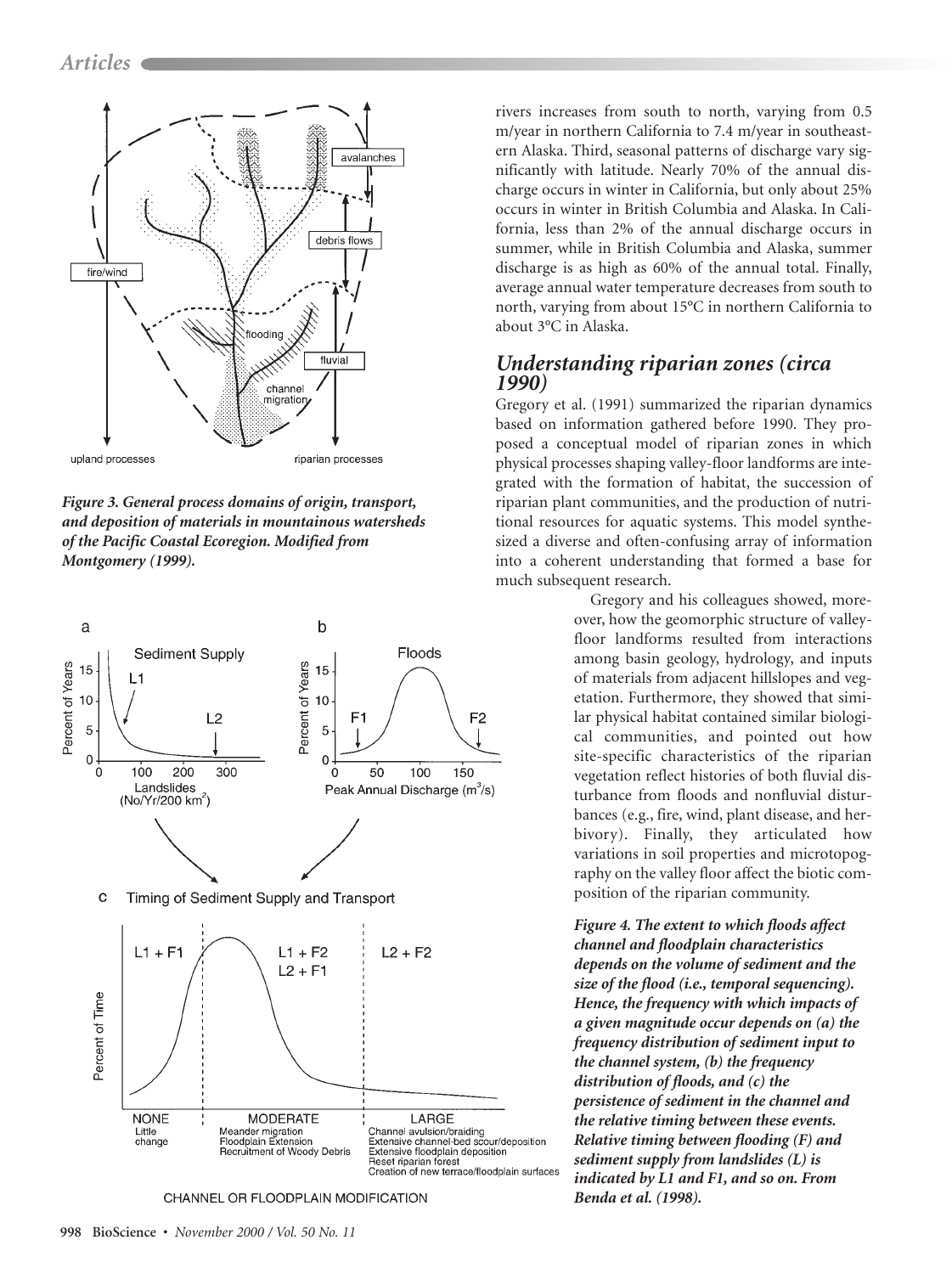In combination, the biophysical factors shape systemlevel biodiversity and productivity. Thus, Gregory et al. (1991) postulated that the great variety of microsites and complex, high-frequency disturbance regimes along river valleys lead to greater plant species diversity in riparian zones than in uplands. Likewise, the favorable juxtaposition of water, nutrients, temperatures, and light regimes contributes to unusually high levels of plant production, with a significant portion contributed to aquatic communities in the form of leaves, needles, and wood. And the addition of large, dead wood to streams further enhances habitat and the overall retentive abilities of the system.

## *Important advances in the last decade*

The major advances of the last decade are built on this fundamental understanding of riparian dynamics in the PCE. These advances relate to hydrogeomorphic processes, controls on the structure and diversity of plant communities, hyporheic-riparian linkages, and the influences of animals on vegetative characteristics.

*Hydrogeomorphic processes*. The PCE is a dynamic landscape in which watershed and geomorphic processes such as fire, sediment, and flow regimes continuously shape the drainage network (e.g., Benda et al. 1998, Montgomery and Buffington 1998, Swanson et al. 1998, Montgomery 1999). Important advances have clarified how these processes affect the riparian vegetation and how vegetation may modify stream channels through the delivery and routing of woody debris and sediment.

**Watershed-scale processes.** Improved understanding of the consequences of watershed-scale disturbances to PCE riverine corridors has been attained by shifting the focus from individual watershed elements to populations of watershed elements and from short to long time scales (Benda et al. 1998, Montgomery 1999). Linking the behavior of watershed elements—major sediment sources and large woody debris (LWD)—and their interaction with other elements (i.e., a network of linked stream reaches) allows one to model the movement of materials between hillslope sources and stream deposits.

One approach to understanding watershed-scale processes is the concept of "process domains" in which multiscale spatial variability in geomorphic processes governs the temporal pattern of disturbances that influence riparian structure and dynamics (Montgomery 1999). Conceptually, the drainage network can be divided into discrete regions with distinctly different disturbance regimes (e.g., initiation, transport, and deposition). Simply, the Process Domain Concept allows one to define and map domains within a watershed characterized by different geomorphic processes, disturbance regimes, response potential, recovery time, and ecological properties (Figure 3).

Another approach is to use probability and frequency distributions to simulate long-term patterns of watershed behavior and natural disturbance. Patterns are projected as probabilities of possible disturbances and environmental



*Figure 5. Debris flow on a tributary of the Hoh River, Olympic Peninsula, Washington. Notice the person in the photo for scale. Photo: Robert J. Naiman.*

conditions. For example, using a watershed in the Oregon Coast Range where shallow landslides and debris flows are dominant erosion processes, Benda et al. (1998) showed that the sequence of rainstorms and fires governs the sequence of erosional events (Figure 4). Sediment supply and routing are presented as frequency distributions of the proportion of time when water or sediment production is at given levels. Considering the sediment supply in concert with the distribution of floods makes it possible to determine the frequency distribution of channel and floodplain changes (Figure 4c). The scenario in Figure 4 illustrates how often channel and floodplain changes are likely to occur, projecting channel and riparian floodplain conditions over time and space.

**Debris flows.** Debris flows are primary agents moving sediment and wood in many mountainous basins of the PCE (Montgomery and Buffington 1998). The relative importance of the widespread debris flows in small to medium-sized streams across much of the PCE, as agents of sediment movement and delivery to channels, varies according to geology, topography, soils, and hydrologic characteristics of a watershed. Debris flows occur when exceptionally heavy rainfall results in the breaching of a landslide-created dam or, more commonly, with sudden movement of materials from channel heads or hillslopes. The torrent of water, large wood, and sediment quickly scours the channel. The effects on riparian vegetation may be severe and long-term (Figure 5).

Channel gradient and spatial position in the drainage network influence the effects of debris flows and the rates of recovery from them. Steep, high-energy channels recover quickly from sediment deposition because of their high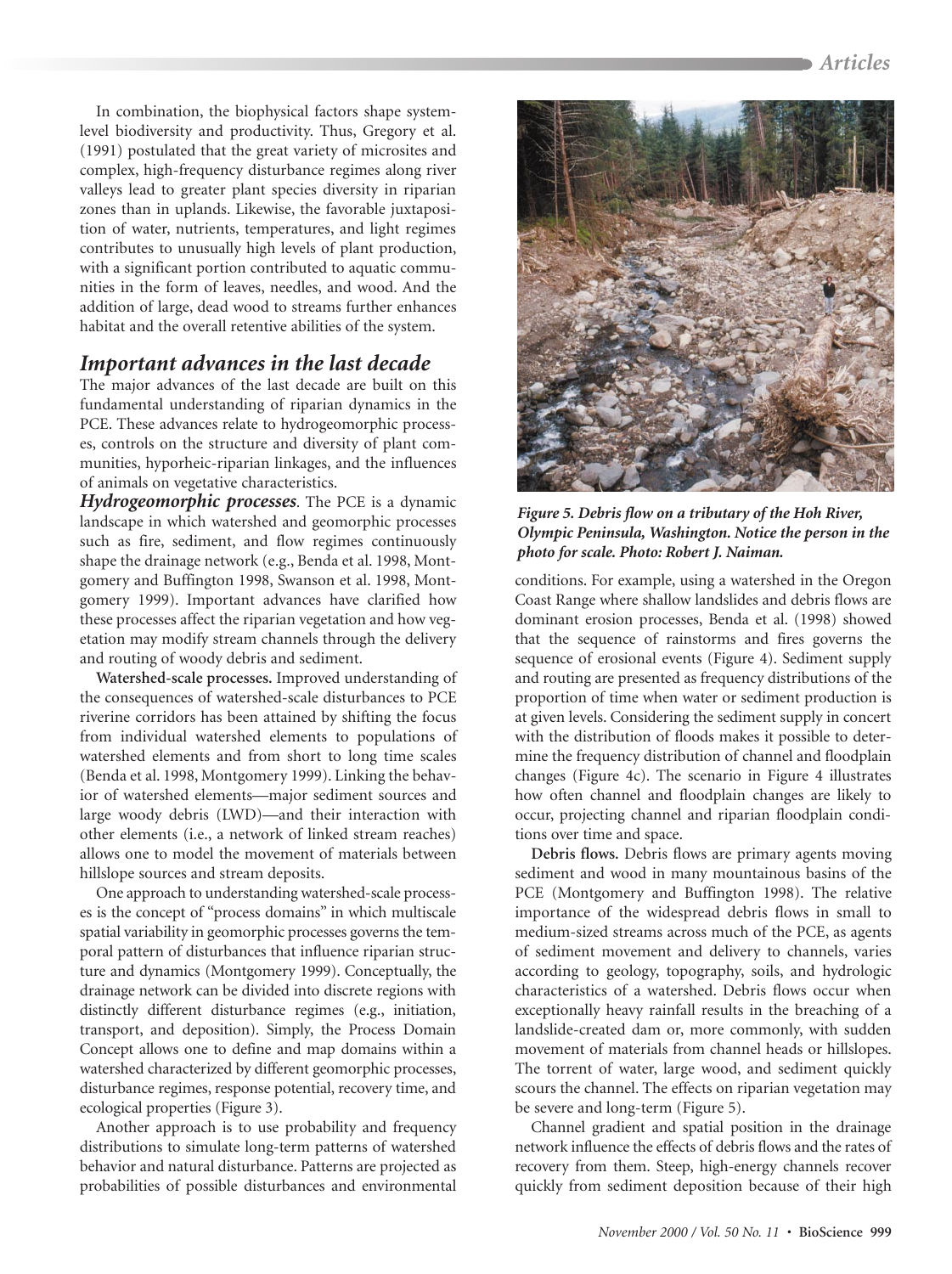

*Figure 6. Sediment wave propagation through a channel network. Landslides originating at the head of the channel network (a) deliver sediment that rapidly propagates (b) through steep headwater channels to lower-gradient reaches (c) where deposition may trigger channel braiding, which eventually (d) recovers to a single thread morphology. From Montgomery and Buffington (1998).*



*Figure 7. Large woody debris (LWD) in the Queets River, Washington, illustrating the size and complexity of woody debris jams Photo: Robert J. Naiman.*

transport capacities, and in contrast, lower gradient channels typically take longer to recover. Channel slope and tributary junction angles also exert important controls on debris flow routing (Benda and Cundy 1990). Debris flows originating at the heads of long, straight channels tend to scour long channel segments and deliver sediment to downstream alluvial channels. Debris flows originating in obliquely oriented tributaries tend to deposit materials at channel confluences. Subsequent movement of the accumulated material has important impacts on downstream alluvial channels and the riparian vegetation.

Massive inputs of sediment, such as from synchronous landslides within a single basin, may cause local bed aggradation. If enough sediment is introduced into a channel, the channel type may be altered: Bedrock channels may become alluvial, and pool-riffle channels may become braided. There is evidence that these sediment deposits are transported downstream as a wave, altering channel form and riparian characteristics as it travels (Figure 6). Frequent debris flows set up oscillations in channel type, the frequency varying with position in the network and debris flow frequency (Benda 1994). Such channel type changes can substantially affect community composition and ecological processes associated with riparian vegetation.

**Origin, role, and residence time of large woody debris (LWD).** Once LWD enters the channel, it exerts significant controls on the physical characteristics of streams, influencing channel type, sediment storage, and bedform roughness (Bilby and Bisson 1998). The advances of the last decade relate largely to the role of LWD in larger channels, its longevity there, and the processes responsible for its delivery to the channel.

Community characteristics of riparian vegetation determine the age and species of wood entering the fluvial system, and the variability in wood size and species has important ecological implications in terms of the persistence of LWD in the channel and subsequent successional processes associated with riparian forests. In the Queets River, Washington, hardwood species (*Alnus rubra*, *Populus trichocarpa*, *Acer macrophyllum*) are better represented among the riparian forests than among instream LWD; conversely, conifers (*Picea sitchensis*, *Tsuga heterophylla*, *Pseudotsuga menziesii*, *Thuja plicata*) are better represented among LWD than in the adjacent riparian forest (Figure 7). These findings suggest that hardwoods are depleted from the channel faster than conifers. The depletion rate for a population of LWD pieces follows an exponential decay curve, whereby half the original LWD will be on the channel surface for only 10 years, and 80% of the LWD will be there for less than 50 years. Various processes are responsible for LWD depletion. Some of the wood decomposes in situ while other pieces either are deposited on the terrestrial portion of the floodplain, exported to the ocean, or buried by sediments until being exhumed by erosion centuries later. These latter pieces have ages up to 1400 years (Hyatt and Naiman in press).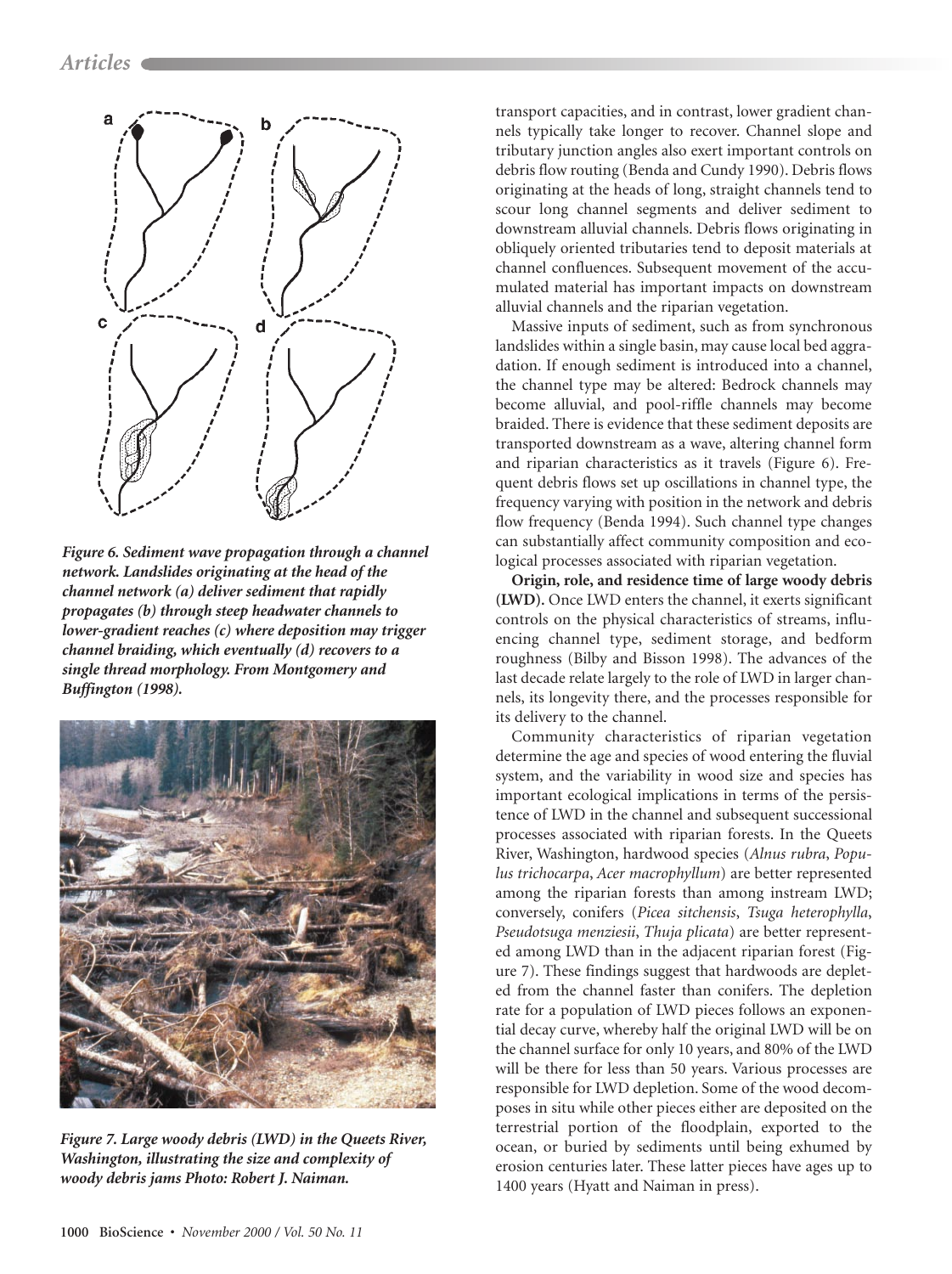The persistence of LWD is of fundamental ecological importance because of its influence on channel dynamics and the subsequent succession of riparian vegetation (Fetherston et al. 1995, Abbe and Montgomery 1996). Woody debris jams control local channel hydraulics and provide refugia against flood scour for vegetation development lasting decades or even centuries. The deposition of unusually large logs, with intact root wads, initiates the formation of stable woody debris jams that alter the local hydraulics and thereby control the spatial pattern of scour and deposition (Figure 8). Even though LWD accumulations may appear to form at random, there are distinctive structural patterns. Individual jams may be remarkably stable over the long term, allowing mature riparian forest patches to form and persist within a riverine environment that is characterized by rapid channel migration and frequent disturbance.

Recently, considerable effort has been devoted to better understanding the processes regulating wood delivery to streams. LWD enters streams when riparian trees fall or when trees are transported from upstream or upslope by floods, landslides, or snow avalanches. The relative importance of these input mechanisms relates to process domains within watersheds. Where landslides or avalanches are rare, nearly all LWD originates from riparian trees (Murphy and Koski 1989). In unstable landscapes, however, LWD is often transported to the channel over considerable distances. For example, nearly half the LWD in Cummins Creek, Oregon, originates upstream as opposed to being deposited from the adjacent riparian forest (McGarry 1994). The processes responsible for wood recruitment vary with channel form as well. For instance, windthrow is often the primary mechanism of wood delivery to channels with erosion-resistant banks (Andrus 1998) whereas erosive undercutting of trees is an important mechanism of LWD delivery to channels with erosion-prone banks (Murphy and Koski 1989).

Numerous models of wood delivery from riparian zones to stream channels have been developed (e.g., McDade et al. 1990, Andrus 1998). Most of these attempt to predict the amount of wood delivered from riparian zones of varying widths, a topic of considerable controversy because of its potential significance for formulating forest practice and other land use regulations. However, many of the models' assumptions clearly indicate a need to interpret the predictions carefully (Kennard et al. 1999).

All the wood input models include assumptions about tree growth and mortality, longevity of wood in the channel, and direction of tree fall, which greatly influence estimates of future LWD abundance. Tree fall and depletion of wood from the channel are often treated as constant processes, and the projected mortality rate of riparian trees because of growth suppression is generally assumed to be an adequate surrogate for tree fall rate. However, these assumptions ignore the fact that wood input and output tend to be episodic, not constant. Most tree fall and wood



*Figure 8. Morphological stages in alluvial topography associated with construction of a woody debris (barapex) jam. (a) Deposition of an especially large tree with the root wad intact. (b) Formation of a coarse gravel bar upstream, a crescent-shaped pool immediately upstream of the root wad, and a downstream central bar of finer sediments along the axis of the tree. (c) Island development along the central bar. (d) Integration into the broader floodplain. Modified from Abbe and Montgomery (1996).*

delivery is caused by relatively rare disturbances such as windstorms, floods, fires, or landslides. Similarly, wood removal from a stream is greatly influenced by floods. All models acknowledge that the probability of a fallen tree intersecting a channel decreases with distance from the channel edge; however, many assume that the probability of direction of fall for a tree is random. Empirical data on probability of fall direction indicate that it is strongly influenced by local topography, and that the chance of a tree's falling toward the channel is considerably greater than of its falling in another direction (McDade et al. 1990, Andrus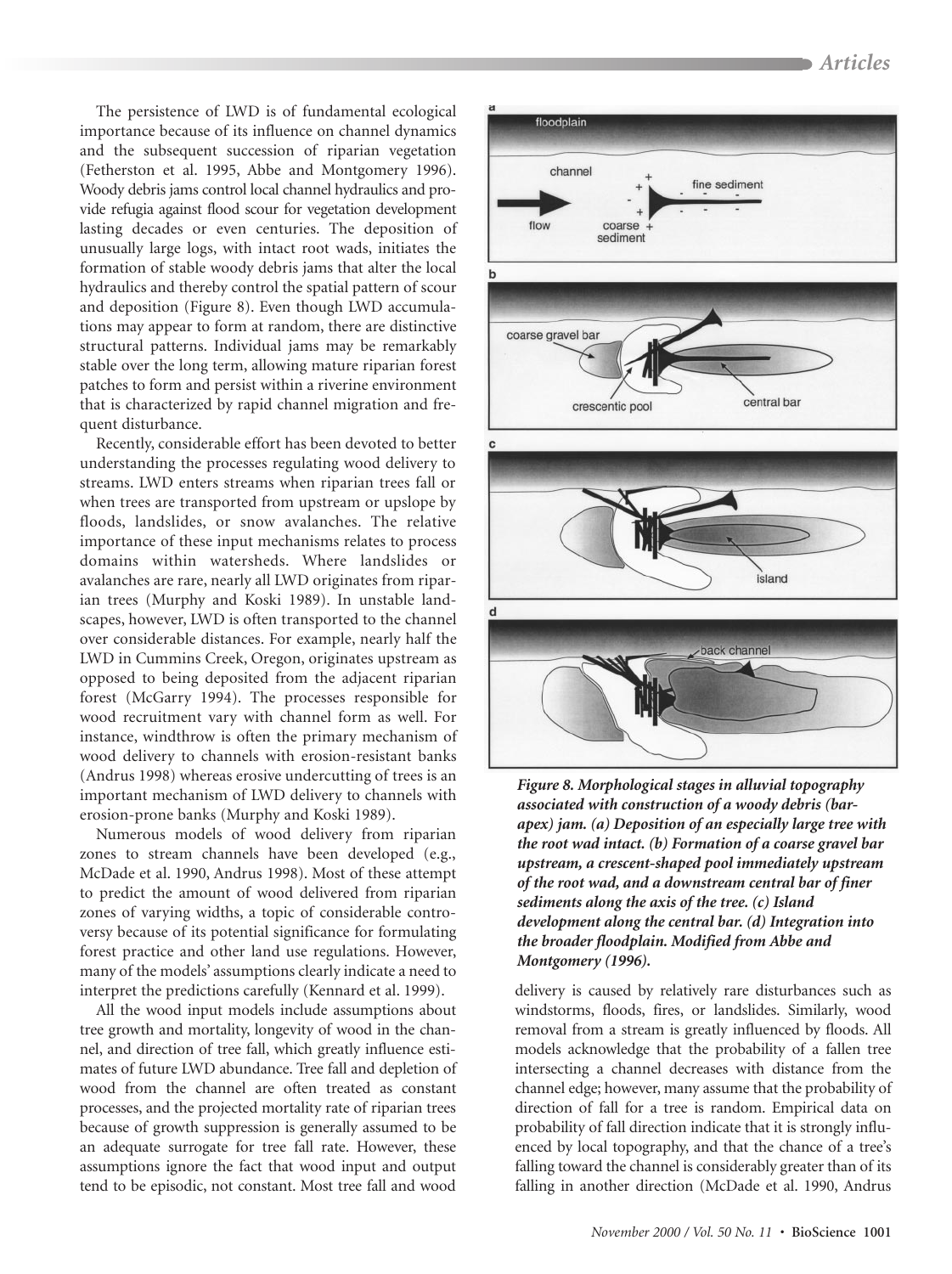

*Figure 9. There is an intimate relationship among disturbance regimes, production of large woody debris, and riparian forest development. (a) Conceptual model of riparian forest development in alluvial rivers showing how LWD plays a key role in the formation of vegetated islands that eventually coalesce to form the riparian forest (from Fetherston et al. 1995). (b) Photo of the Queets River riparian forest and floodplain illustrating model components described in the text. Photo: T. Hyatt.*

1998). Finally, none of the wood input models addresses delivery from upstream or upslope. Overall, these assumptions make the models computationally simple but render their projections of wood abundance somewhat unrealistic.

Nevertheless, the models have proven useful in comparing the wood delivery to streams among various riparian management approaches, and they are being continually improved (Kennard et al. 1999).

*Riparian plants and the environment***.** Vegetative communities in the riparian zone are dynamic, reflecting a dynamic landscape. Heterogeneity in landform, microclimate gradient, site productivity, and disturbance regime all play important roles in influencing forest structure, species richness, and colonization by exotic plants.

**Alluvial landform and riparian forest structure.** Integrating interactions among landform and vegetation provides insights into understanding the biotic dynamics of riparian zones. In small to medium PCE streams, the arrangement of the physical environment and the characteristics of the riparian forest vary with spatial and temporal scale (Rot et al. 2000). At the largest scales, valley form influences alluvial landform development and pattern (i.e., floodplain, low terrace, high terrace, hill slope). At the next smallest scale, alluvial landforms of varying height above the channel mediate the impact of fluvial disturbance on riparian zones, influencing the vegetative composition and the production of LWD. Integration of these biophysical factors across all scales, with the disturbance regime, determines channel type and channel configuration.

The same interactions operate in larger streams but, as was briefly described earlier, LWD becomes uniquely important in creating suitable sites for colo-

nization by riparian plants in alluvial rivers. Riparian forest "islands" become established in association with accumulations of LWD, which act as refugia for plant propagules and protect against scour. As the vegetation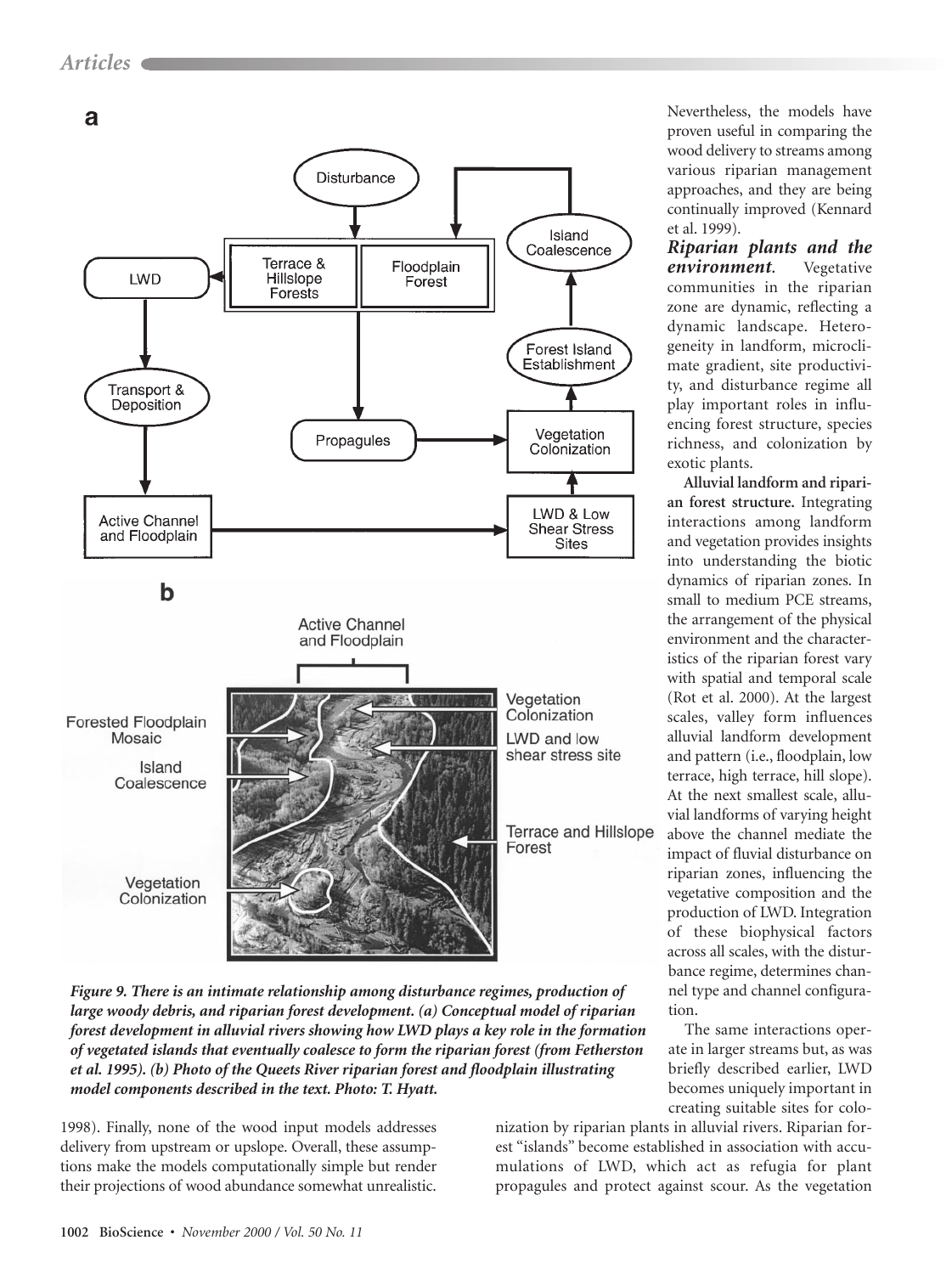grows over time, the islands increase in size and coalesce with other LWD-associated islands, forming a forest mosaic on the floodplain (Fetherston et al. 1995). Individual forest islands can grow rapidly at more than 500 m2 /year. What appears to be a large, homogeneous riparian forest patch formed at one time may actually consist of numerous smaller patches that coalesced over a relatively short time.

The interaction among the riparian forest, the channel, and the initiation of new riparian forest patches involves several steps (Figure 9). These include the deposition of one or more pieces of LWD of sufficient size and durability to establish debris jams, the colonization of vegetation either on the wood or on sediment deposited immediately downstream from the jams, and the growth of "islands" as additional sediment accumulates and plants colonize. In low-gradient, alluvial PCE rivers, there is abundant LWD, often more than 160 jams/km having a minimum size of 3  $m<sup>2</sup>$  each (Steel et al. 1999).

**Determination of species richness.** Disturbance, productivity, and spatial heterogeneity of microenvironments regulate species richness in all plant communities, including PCE riparian zones (Huston 1994, Pollock 1998, Pollock et al. 1998). The high diversity of PCE riparian corridors is related to disturbances caused by floods, to spatial heterogeneity created by debris flows, to lateral river migration, to LWD input, to animal activities, to site productivity and landform, and to variation in local climate as a function of elevation. Collectively, these factors create a mosaic of nonequilibrium habitats of various physical conditions that allow a large number of species to coexist.

Disturbance frequency and moisture gradients play key roles in determining the vegetative composition of riparian areas, and are associated with riparian landform. Distinctive communities occupy floodplain, low-terrace, and high-terrace landforms along smaller channels (Rot et al. 2000). However, no physical factors can explain the vegetative differences between these landforms and adjacent hill slopes, suggesting that biological factors (e.g., competition, herbivory, disease) become increasingly important with small increases in elevation (and decreases in disturbance frequency) from the channel.

Flood frequency and spatial heterogeneity (in the form of topography) are particularly good predictors of plant species richness and even better predictors of plant species composition. Floods destroy habitat patches and create new patches as well as altering competitive interactions in patches that are disturbed but not destroyed. Topographic heterogeneity creates spatial variation in the frequency and duration of flooding. Such differences enable plants requiring different conditions to exist in close proximity. For example, along the Kadashan River, Alaska, interactions between flood frequency and topography explain 80% of vascular plant species richness (SR), 73% of forb SR, 66% of moss SR, and 38% of grass SR (Pollock et al. 1998). Site productivity, in combination with flood disturbances, also



*Figure 10. The effectiveness of riparian vegetation in supplying ecological services to the river corridor depends on the height of the vegetation and its distance from the stream edge. (a) Cumulative effectiveness of four riparian processes as a function of relative distance from the edge of a stream, in fractions of a dominant tree height. (b) Cumulative effectiveness is shown for six microclimate factors as a function of relative distance from the stream edge. Modified from FEMAT (1993).*

results in a variety of riparian communities with different suites of species, explaining 78% of the total SR. Animal activities (e.g., grazing by ungulates, dam-building by beaver) also increase site diversity. Finally, temperature and precipitation limit the distribution of plant species. Riparian corridors pass through most elevations within a watershed, thus encompassing a range of temperatures and precipitation suitable to the needs of the regional plant community.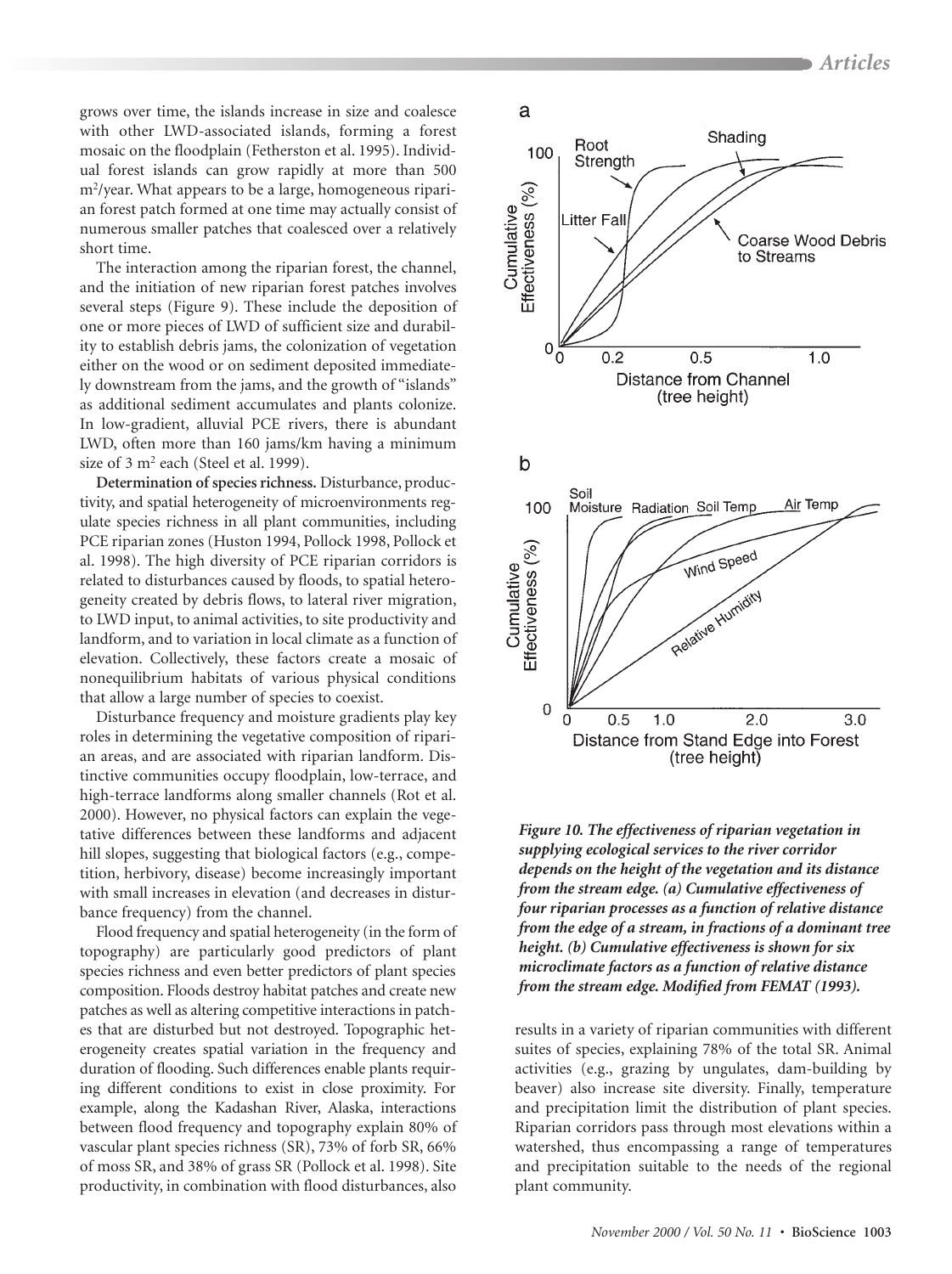| <b>Strategy</b> | <b>Description</b>                                                                                                                                                                                                                                                                                                                                                                                                                             |                                                                                                                                                                                                                                                                                                                                                                                                                                                                                                                         |  |  |  |  |
|-----------------|------------------------------------------------------------------------------------------------------------------------------------------------------------------------------------------------------------------------------------------------------------------------------------------------------------------------------------------------------------------------------------------------------------------------------------------------|-------------------------------------------------------------------------------------------------------------------------------------------------------------------------------------------------------------------------------------------------------------------------------------------------------------------------------------------------------------------------------------------------------------------------------------------------------------------------------------------------------------------------|--|--|--|--|
| Protection      | Preserve riparian areas that are ecologically intact and fully functional. Human activities that significantly impact aquatic and ripar-<br>ian ecological functions are restricted. The strategy is intended to protect aquatic and riparian ecosystems that are in good con-<br>dition so that naturally regenerative processes can operate.                                                                                                 |                                                                                                                                                                                                                                                                                                                                                                                                                                                                                                                         |  |  |  |  |
| Restoration     |                                                                                                                                                                                                                                                                                                                                                                                                                                                |                                                                                                                                                                                                                                                                                                                                                                                                                                                                                                                         |  |  |  |  |
|                 | A. Passive                                                                                                                                                                                                                                                                                                                                                                                                                                     | Remove anthropogenic disturbances from altered aquatic and riparian ecosystems to allow natural process-<br>es to be the primary agents of recovery. Allow the natural disturbance regime to dictate the speed of recov-<br>ery in areas with a high probability of returning to a fully functional state without human intervention.                                                                                                                                                                                   |  |  |  |  |
|                 | <b>B.</b> Active                                                                                                                                                                                                                                                                                                                                                                                                                               | Return functionally impaired aquatic-riparian ecosystems to a state that would occur naturally at the site by<br>actively managing certain aspects of habitat recovery. Combine elements of natural recovery with manage-<br>ment activities directed at accelerating development of self-sustaining, ecologically healthy riparian ecosys-<br>tems. Many riparian restoration projects fall into this category.                                                                                                        |  |  |  |  |
| Rehabilitation  | Reestablish naturally self-sustaining riparian ecosystems to the extent possible, while acknowledging that irreversible changes<br>such as dams, permanent channel changes caused by urbanization and roads, stream channel incision, and floodplain and estu-<br>ary development permit only partial restoration of ecological functions. Combine natural and active management approaches where<br>ecological self-sufficiency cannot occur. |                                                                                                                                                                                                                                                                                                                                                                                                                                                                                                                         |  |  |  |  |
| Substitution    |                                                                                                                                                                                                                                                                                                                                                                                                                                                |                                                                                                                                                                                                                                                                                                                                                                                                                                                                                                                         |  |  |  |  |
|                 | A. Enhancement                                                                                                                                                                                                                                                                                                                                                                                                                                 | Deliberately increase the abundance or functional importance of selected riparian characteristics as desired.<br>Such modifications may be outside the range of conditions that would occur naturally at a site. The strate-<br>gy involves technological intervention and substitution of artificial for natural habitat elements. In using this<br>strategy, there is some risk that enhancement may shift riparian ecosystems to another state in which nei-<br>ther restoration nor rehabilitation can be achieved. |  |  |  |  |
|                 | <b>B.</b> Mitigation                                                                                                                                                                                                                                                                                                                                                                                                                           | Offset habitat losses by improving or creating riparian habitats elsewhere or by replacement of lost habitat<br>on-site. The strategy involves extensive use of technological intervention and replacement of natural habi-<br>tats with artificially created habitats, and is often employed in highly altered urban/industrial settings.                                                                                                                                                                              |  |  |  |  |

**Microclimate considerations.** Riparian forests exert strong controls on stream microclimate, and these considerations have already been incorporated into watershed management plans (Figure 10; FEMAT 1993). However, microclimatic gradients in the riparian forest for air, soil, and surface temperatures, relative humidity, and solar radiation also have important implications for the plant community (Brosofske et al. 1997). Streams significantly influence air temperature in the riparian forest laterally for up to 60 m in summer, either through direct cooling or by supplying water for evaporative cooling by vegetation. Average air temperatures for riparian zones can be several degrees cooler than in adjacent forests. In warmer PCE climates and seasons, an indirect consequence of temperature is the modification of stream discharge through evapotranspiration. Gradual changes in soil temperature and relative humidity from streams to uplands in the PCE also can be detected. Overall, the ecological consequences of many of these important microclimatic gradients and processes represent new research opportunities for understanding observed patterns in biodiversity, biogeochemical cycles, and other system-level processes.

**Exotic plant invasions via riparian corridors.** The abundance of non-native plants in riparian areas suggests that PCE rivers serve as corridors for exotic species to move through the landscape. More than 50 non-native species are encountered on Washington's Olympic Peninsula, including perennial ryegrass (*Lolium perenne*), buttercup (*Ranunculus* spp.), common sowthistle (*Sonchus oleraceus*), and sheep sorrel (*Rumex acetosella*). Exotic

plants provide 25–30% of the species richness in riparian forests of the southern portion of the PCE, but the vegetative cover of exotic plants is often greater than 75% (DeFerrari and Naiman 1994, Planty-Tabacchi et al. 1996).

Surprisingly, some spatial characteristics of the rivers (e.g., proximity to population centers, major highways, or river mouths, or the size of adjacent forest clearcuts) and some environmental variables (slope, aspect, and elevation) are not correlated with the number or cover of exotics in the PCE (DeFerrari and Naiman 1994). What is important is the place where the plant propagules are deposited—that is, whether it is a cobble bar, alder flat, upland forest, or another patch type. However, the large variation in the number and cover of exotics for individual habitats may obscure important factors related to understanding why invasions of exotic plants succeed. Nevertheless, highly disturbed areas, such as riparian zones, forest clearcuts, farm fields, and roadsides, harbor the greatest number and cover of exotics. Where succession is allowed to proceed to a coniferous forest (as opposed to a deciduous forest that receives more light in winter), the number and cover of exotic plants decrease upon canopy closure (at about 10–15 years), although a few exotic species may persist.

*Hyporheic dynamics linked to riparian processes***.** The hyporheic zone, a critical component of streams that has strong links to riparian vegetation, is the saturated sediment beneath a river channel and under the riparian zone that contains some proportion of water from the surface channel (Figure 11). In the hyporheic zone, ground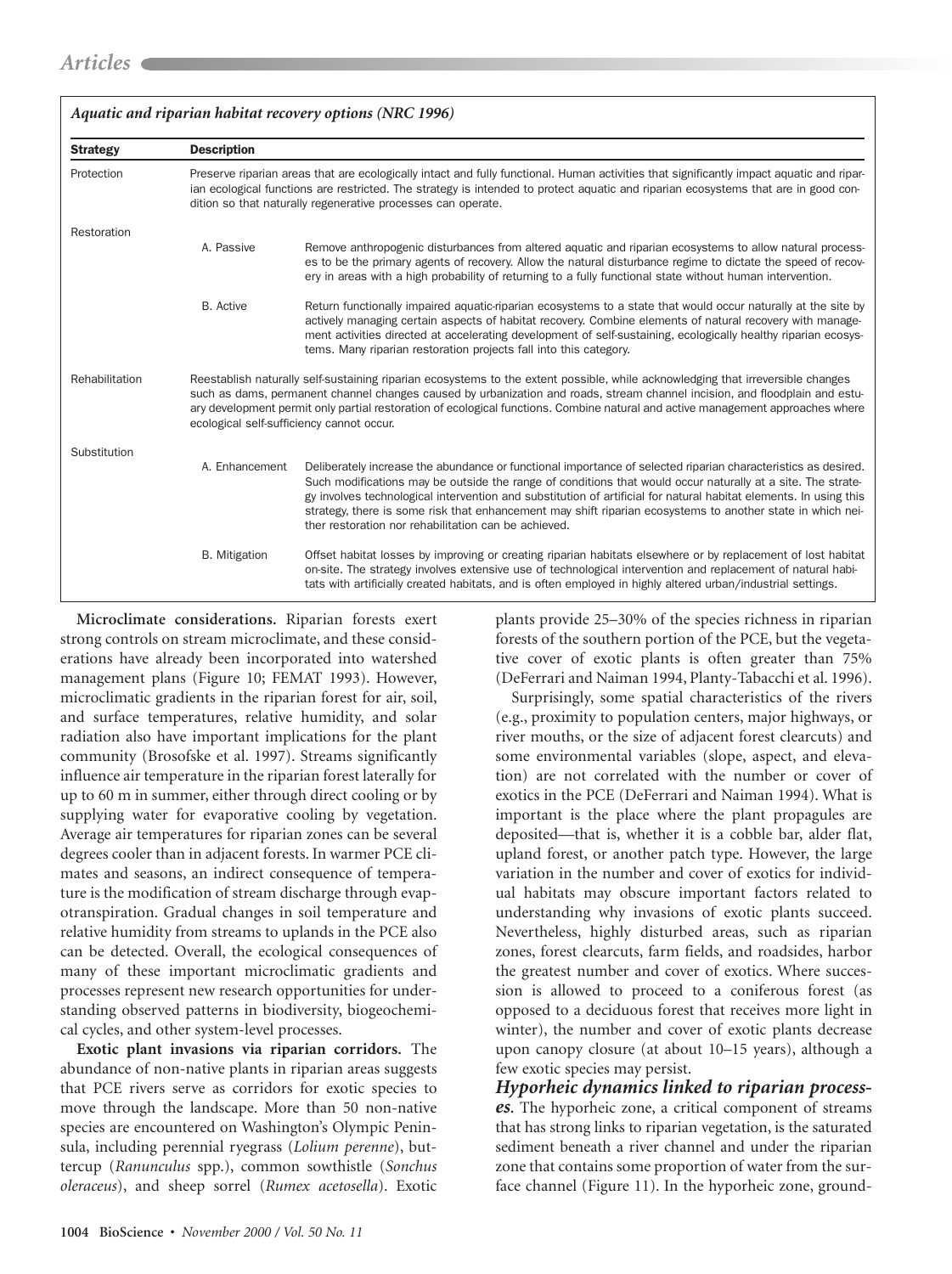water and surface water mix, blending properties of both. The mixing of these water masses, which differ significantly in origin and chemical composition, stimulates biological activity (Bencala 1984, Edwards 1998). For example, streams with extensive hyporheic zones retain and process dissolved nutrients more efficiently than those without. Moreover, decomposition in hyporheic habitats easily can double the ability of streams to eliminate organic wastes.

**Fundamental characteristics.** Hyporheic zones are important to PCE rivers because of their relatively large interstitial volume and surface area, as compared with the overlying stream. Hyporheic interstitial volume (habitat volume) estimated from sediment porosity—the proportion of a given sediment volume occupied by air or water—ranges from 25% to 70%, providing a potentially large habitat for hyporheic organisms. A typical stream channel 20 cm deep and flowing over 100 cm of sediment could have 2.5 times as much habitat volume (per unit channel area) in the hyporheic zone as in the surface water itself. In floodplain rivers, where lateral hyporheic zones under the riparian vegetation are large compared with the surface channel area, interstitial volume differences are even greater. For example, the hyporheic area of Montana's Flathead River extends 3 km from the channel (Stanford and Ward 1988). For this system, the estimated hyporheic volume is 2400 times greater than the channel habitat volume. Contrasts in the relative sediment surface areas are equally dramatic. For example, the surface area available for colonization by organisms such as bacteria, fungi, and protozoa is at least 2000 times greater in the hyporheic zone than on surface sediments in a stream 20 cm deep with a bed composed of 2-mm-diameter sand. The large hyporheic surface area is responsible, in part, for the significant microbial influences on water quality.

The intensity of riparian-hyporheic interactions is influenced by factors operating at scales ranging from major geologic factors (i.e., bedrock geology, valley form) to characteristics of individual stream reaches (alluvial, colluvial, bedrock) and channel units (pools, riffles). For example, topography at the reach scale can create extensive subsurface flows parallel to the wetted channel (Triska et al. 1993) or in adjacent floodplains (Wondzell and Swanson 1996a). Flow paths can travel through relic channels (buried paleochannels) underneath the riparian vegetation, sometimes even passing under the wetted channel. At this scale, hyporheic water easily contacts the root zones and soils associated with riparian plants.

On the surface, riparian plants and their products (e.g., LWD) also act as roughness elements that enhance flow into the hyporheic zone as well as trap and store alluvium, effectively increasing the size of the zone. In addition, alterations in riparian LWD inputs change the number of pieces of LWD that are eventually buried, thus affecting the number and distribution of short hyporheic flow paths. Such alterations also affect larger-scale hyporheic



*Figure 11. Location of three major types of hyporheic zones beneath and adjacent to a river. Single-ended arrows symbolize subsurface flowpaths. Double-ended arrows indicate mixing with adjacent water masses. Although the three zones are shown as distinct regions, in any catchment, they are connected to varying degrees depending on sediment and hydraulic head characteristics.*

flows by changing sediment storage in the reach. Basinwide changes in sediment supply and retention affect hyporheic zones at a variety of scales by influencing channel morphology and the total volume of saturated sediment. When hyporheic flow paths and water residence times are altered, key biophysical variables such as oxygen concentration, water chemistry, and the quality and quantity of food supplies change.

**Linked hyporheic-riparian biogeochemical processes.** In the PCE, nitrogen often limits primary production. In general, riparian zones are thought to be important in regulating nitrogen availability because they effectively remove nitrogen from water entering streams through either direct uptake or denitrification by bacteria (Peterjohn and Correll 1984). However, some PCE riparian forests may act as nitrogen sources rather than nitrogen sinks. Bacteria (*Rhizobium* spp.) growing in the roots of red alder fix large amounts of nitrogen in excess of the tree's growth needs (Cole et al. 1990). Consequently, large pools of organic and inorganic nitrogen accumulate in the associated riparian soils. Increased hyporheic nitrogen concentrations and hyporheic-stream nitrogen transfers have been reported from three PCE streams (Triska et al. 1989, Wondzell and Swanson 1996b, Bechtold 2000). However, some soil nitrogen may be lost via denitrification in the hyporheic zone.

Where stream communities are limited by nitrogen availability, inputs from hyporheic zones significantly influence primary and secondary production. However, the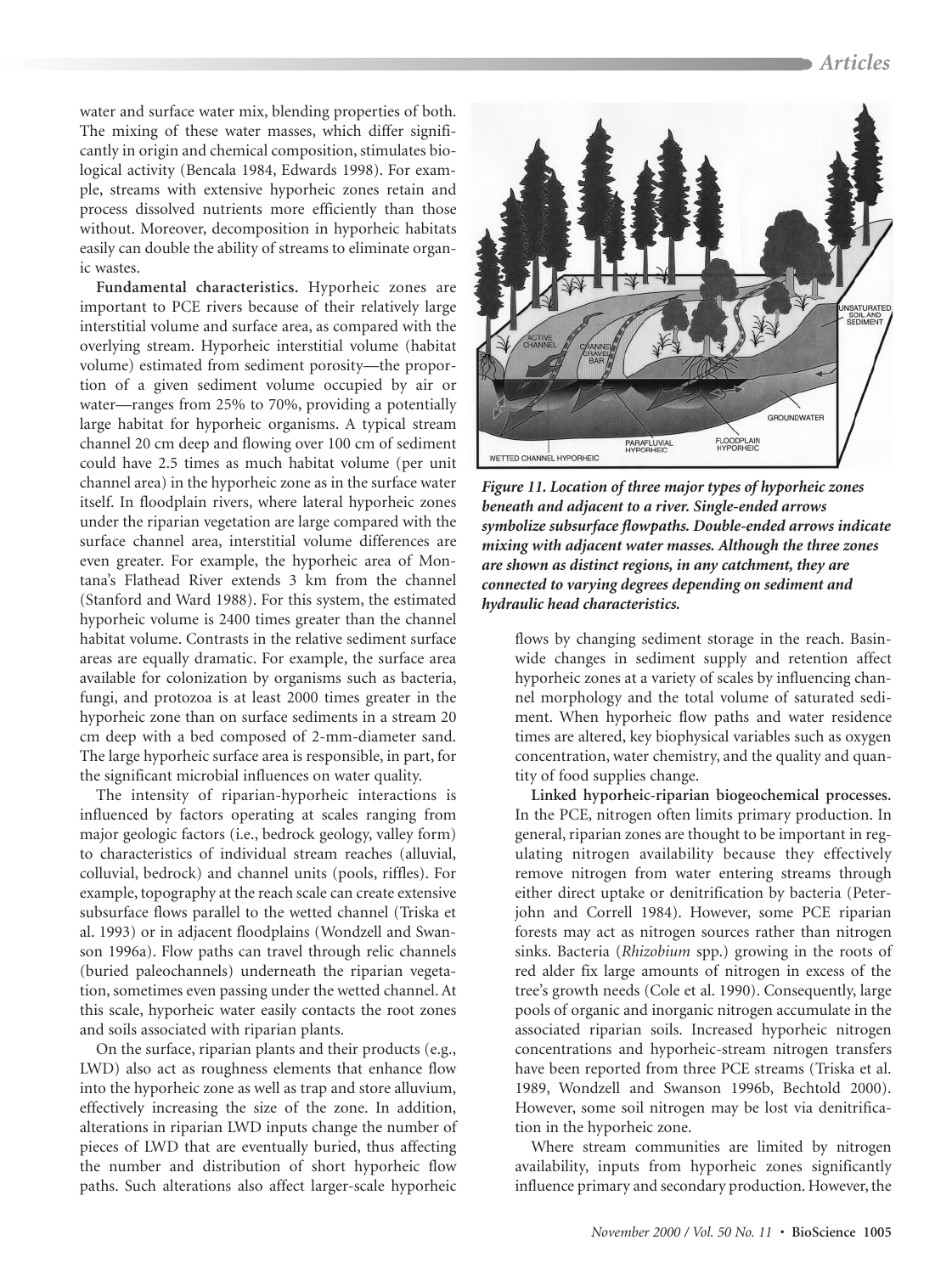spatial distribution of enhanced production is patchy, and it, too, may be controlled by riparian forest characteristics. In the Queets River, Washington, hyporheic transfers of alder-derived nitrogen are spatially variable because of the pattern of alder colonization in the floodplain forests (Fevold 1998). The interaction between the patchy distributions of alder, soil nutrients, and variable hyporheic flows beneath the floodplain forest creates a spatially complex three-dimensional pattern of hyporheic nutrients flowing laterally into the channel (Ritzenthaler 1998, Bechtold 2000). Visible algal mats are concentrated at sites of hyporheic water inputs, which have up to seven times the mass of algae at other stream sites.

In alluvial rivers, hyporheic flow paths more than 10 m long frequently occur beneath the floodplains, which are overlain by productive riparian forests. Preliminary data suggest that the downward transport of dissolved organic matter leached from overlying soils may be more important to hyporheic microbes than material entrained within downwelling river water (Bechtold 2000). Movement of riparian soils into the hyporheic zone is influenced by vegetation type, soil decomposition dynamics, and chemical partitioning along the flow path. Organic matter supply may be seasonal where the overlying vegetation is deciduous. Thus, hyporheic microbial communities appear to be sensitive to changes in riparian forest vegetation resulting from successional dynamics, floods, or riparian land use where the composition of the vegetation is altered.

*Animals use and shape riparian corridors***.** Riparian zones exhibit high diversity of wildlife species because of habitat they provide for obligate riparian species, species seeking edge habitat, and species associated with early successional plant communities. Approximately 29% of PCE wildlife species are riparian obligates (depending on riparian and aquatic resources and experiencing severe population declines when riparian forests are removed; Table 1). Riparian communities also support riparian generalists (species that use both riparian and upland habitats) and exotic species, provide refuge for upland species whose habitat experiences major disturbances such as clear-cutting or fire, and function as topographic landmarks to visually cue species during migration or dispersal (Kelsey and West 1998).

The composition of riparian wildlife communities is influenced by two important gradients. First, riparian obligates depend on certain habitat characteristics associated with stream size: The riparian communities that large rivers support differ greatly from those associated with small streams. Second, wildlife species respond to habitat characteristics associated with forest successional stage that is largely determined by the type, frequency, duration, and severity of disturbance. For example, species richness and abundance of spring breeding birds are significantly greater on larger rivers than on small rivers of the Olympic Peninsula, Washington. The pattern is positively correlated with the percentage of deciduous trees at a site or with the juxtaposition of hardwood and coniferous species (Lock and Naiman 1998). Likewise, the presence and distribution of LWD piles in riparian zones has a positive influence on avian community diversity as well as on the species richness and abundance of small mammals (Steel et al. 1999).

Historically, animals have been viewed as passive components of riparian ecosystems, merely responding to the local conditions. In many cases, however, animals are responsible for biogeochemical, successional, and landscape alterations that may persist for centuries (Butler 1995, Naiman and Rogers 1997). For example, in riparian zones, the numbers of animals and the abundance and quality of food vary constantly but irregularly in time and space. These variations are connected with variations in abundance of some animals and have indirect effects on the abundance of others, thereby affecting system-level characteristics. For example, selective foraging by some large mammals (e.g., beaver, *Castor canadensis*, and elk, *Cervus canadensis*) changes plant species composition, nutrient cycling rates, and soil fertility. Selective browsing by deer and elk on hardwood species and certain conifers (e.g., western redcedar, *Thuja plicata*) allows unbrowsed or lightly browsed conifers (e.g., Sitka spruce, *P. sitchensis*, and western hemlock, *T. heterophylla*) to dominate the PCE landscape (Schreiner et al. 1996). The ecosystem-level consequence of this browsing is an increase in the relative abundance of conifer litter, which depresses the availability of soil nitrogen—often the limiting nutrient in coastal rain forest ecosystems. Furthermore, the foraging strategies of browsers may result in the creation of riparian and terrestrial vegetative communities distinct in composition, density, and distribution that, over the long term, affect browser population density and survival.

An interesting example is provided by Pacific salmon (*Oncorhynchus* spp.), which traditionally have been viewed primarily as products of their aquatic habitats. However, anadromous salmon play a key role in the nutrient and trophic dynamics of both aquatic and riparian ecosystems (Kline et al. 1994, Bilby et al. 1996, Ben-David et al. 1998). More than 95% of the body mass of Pacific salmon is acquired in the ocean, but this material is transported and deposited in the freshwater habitats in which salmon spawn and die. The significance of this nutrient and organic matter subsidy has long been recognized in sockeye salmon lakes (Juday et al. 1932). However, until recently, little quantitative information was available on the contribution of salmon-derived nutrients to riparian corridors.

Transfer of salmon-derived nutrients from the stream to riparian areas occurs by three processes (Ben-David et al. 1998). First, elevated flows transport and deposit carcasses in the riparian area where they decompose and make their nutrients available to plants. Floods are common when salmon are spawning in many streams in the PCE. Second, dissolved nutrients from the carcasses carried in stream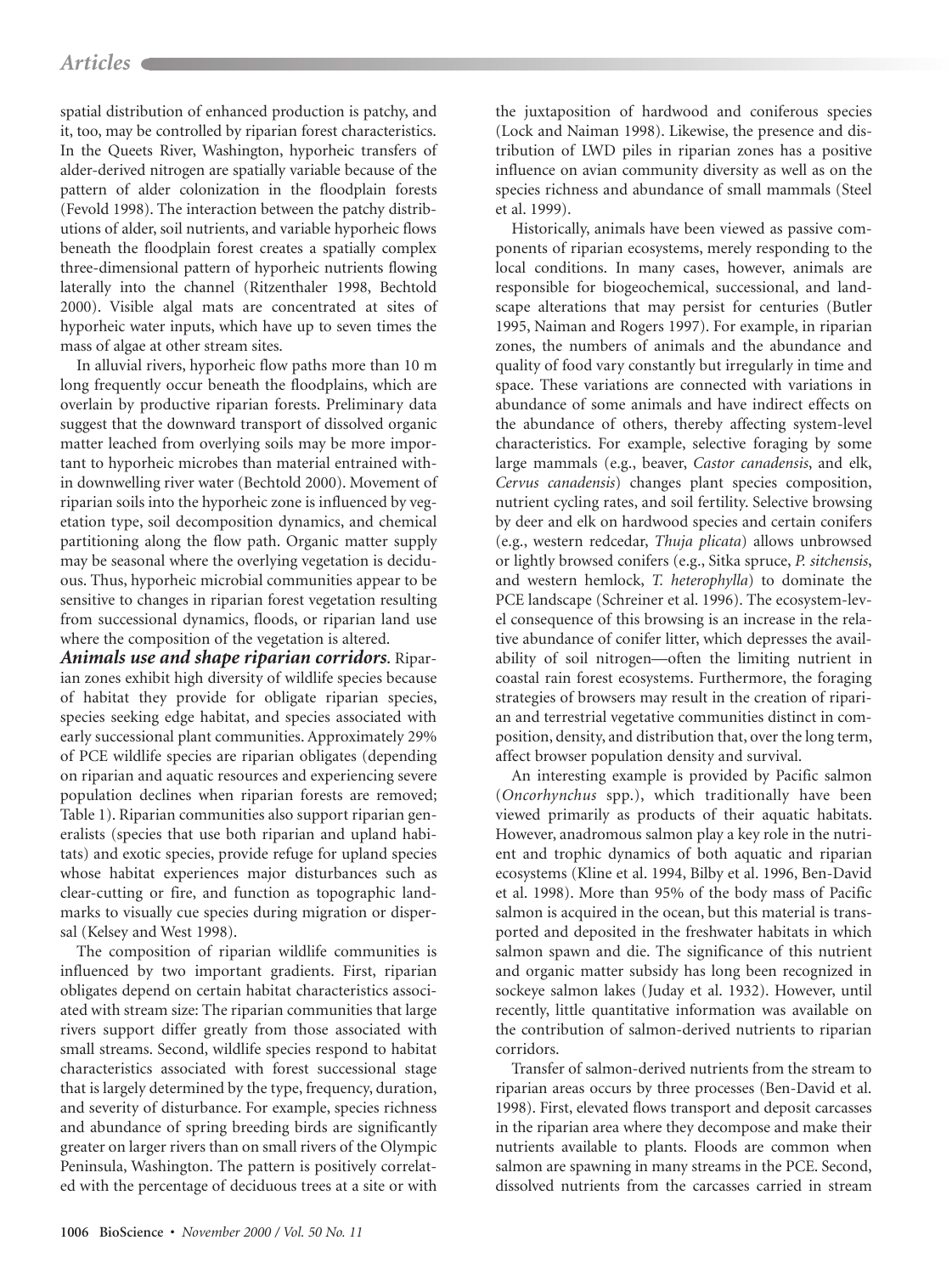|              | Riparian obligates Upland specialists All species |     | <b>Riparian obligates</b> | $(%)^b$ |  |
|--------------|---------------------------------------------------|-----|---------------------------|---------|--|
| Amphibians   | 18                                                |     | 30                        | 60      |  |
| Reptiles     |                                                   | 12  | 19                        | 16      |  |
| <b>Birds</b> | 78                                                | 93  | 231                       | 34      |  |
| Mammals      | 13                                                | 31  | 107                       | 12      |  |
| Total        | 112                                               | 143 | 387                       | 29      |  |

*Table 1.a Numbers, by taxonomic class, of native riparian obligate and upland species compared with the total number of native species in the Pacific Coastal Ecoregion.*

<sup>a</sup>From Kelsey and West (1998).

<sup>b</sup>The proportion of riparian obligates to all species is shown in this column.

water may enter the hyporheic zone beneath the riparian area. This makes the salmon-derived nutrients available to riparian vegetation via root uptake. Third, piscivorous predators or scavengers may remove salmon from the stream and carry them to the riparian area, where they are consumed or cached for later use. Subsequent deposition of waste products by these animals can distribute salmonderived nutrients at great distances from the channel.

Stable isotope analysis has permitted direct quantification of the proportion of salmon-derived nutrients in stream and riparian ecosystems. Spawning salmon are enriched with the heavier isotopic forms of nitrogen and carbon (15N and 13C) acquired in the marine environment relative to nitrogen and carbon from other sources. As a result, the proportion of nitrogen or carbon from salmon in aquatic and riparian plants and animals can be determined.

In western Washington and southeastern Alaska, nitrogen derived from the carcasses of salmon often constitutes a substantial proportion of the nitrogen in the foliage of riparian plants. Bilby et al. (1996) report that 18% of the nitrogen in the foliage of western hemlock (*T. heterophylla*), devil's club (*Oplopanax horridum*), and salmonberry (*Rubus spectabilis*) growing within 5 m of a small stream in Washington is derived from spawning coho salmon (*O. kitusch*). Examination of the spatial distribution of salmon-derived nitrogen in riparian ecosystems on Chichagof Island, Alaska, also reveals that 18%–25% of the nitrogen is of marine origin (Ben-David et al. 1998, James Helfield and Robert J. Naiman, University of Washington, unpublished data). The lateral extent of nitrogen deposition varies by site and plant species and is influenced by the presence of piscivorous predators and carcass scavengers. Blueberry fruit (*Vaccinium* spp.) and Sitka spruce (*P. sitchensis*) seeds found more than 50 m from the channel exhibit a lower nitrogen isotope ratio than samples found closer to the stream, indicating lower levels of salmon-derived nitrogen. Devil's club fruit contains elevated levels of salmon-derived nitrogen up to 200 m from the channel.

A large number of riparian vertebrates use salmon as a food resource. Cederholm et al. (1989) found over 22 species of mammals and birds consuming salmon carcasses along streams on Washington's Olympic Peninsula, and

over 40 species have been found to forage on salmon in southeast Alaska (Willson and Halupka 1995). In Alaska, plants near sites with evidence of fish-eating predators or scavengers exhibit nitrogen-stable isotope values comparable to those seen at the stream edge for all plant species except skunk cabbage (*Lysichitum americanum*; Ben-David et al. 1998). This indicates that animals play an important role in the lateral transport of salmon-derived nutrients. The net result of the increased nitrogen availability is that riparian trees grow faster and reach larger sizes at a given age than their upslope counterparts, and thereby contribute larger pieces of woody debris to the stream channel at an earlier age. Along salmon streams, it takes Sitka spruce 86 years to reach 0.5 m diameter, whereas it takes 307 years along nonsalmon streams (James Helfield and Robert J. Naiman, University of Washington, unpublished data).

### *Management implications for riparian zones*

Recent discoveries about the structure and dynamic of riparian zones have extended the scope of understanding about this portion of the landscape and have important implications for stream and watershed management. The last decade has witnessed dramatic changes in the management of riparian zones in the PCE that have been driven by new understandings of riparian processes. The condition of riverine habitat is closely linked with the integrity of riparian zones, and stream habitat restoration proposals are beginning to take into account many of the dynamic processes discussed in this paper (Reeves et al. 1995, Bisson et al. 1997). This example illustrates the recognition of the role of periodic natural disturbances in the establishment of desired future conditions within watersheds.

The administrative paralysis accompanying the 1991 and 1992 court injunctions against logging federal forests in the range of the northern spotted owl (*Strix occidentalis*) prompted the President's Forest Conference in 1993. A major outcome was the formation of an interdisciplinary scientific group, the Forest Ecosystem Management Assessment Team (FEMAT), charged with helping to develop plans for both the long-term health of PCE ecosystems and human socioeconomic systems. The plans were to be scientifically sound, ecologically credible, and legally responsible,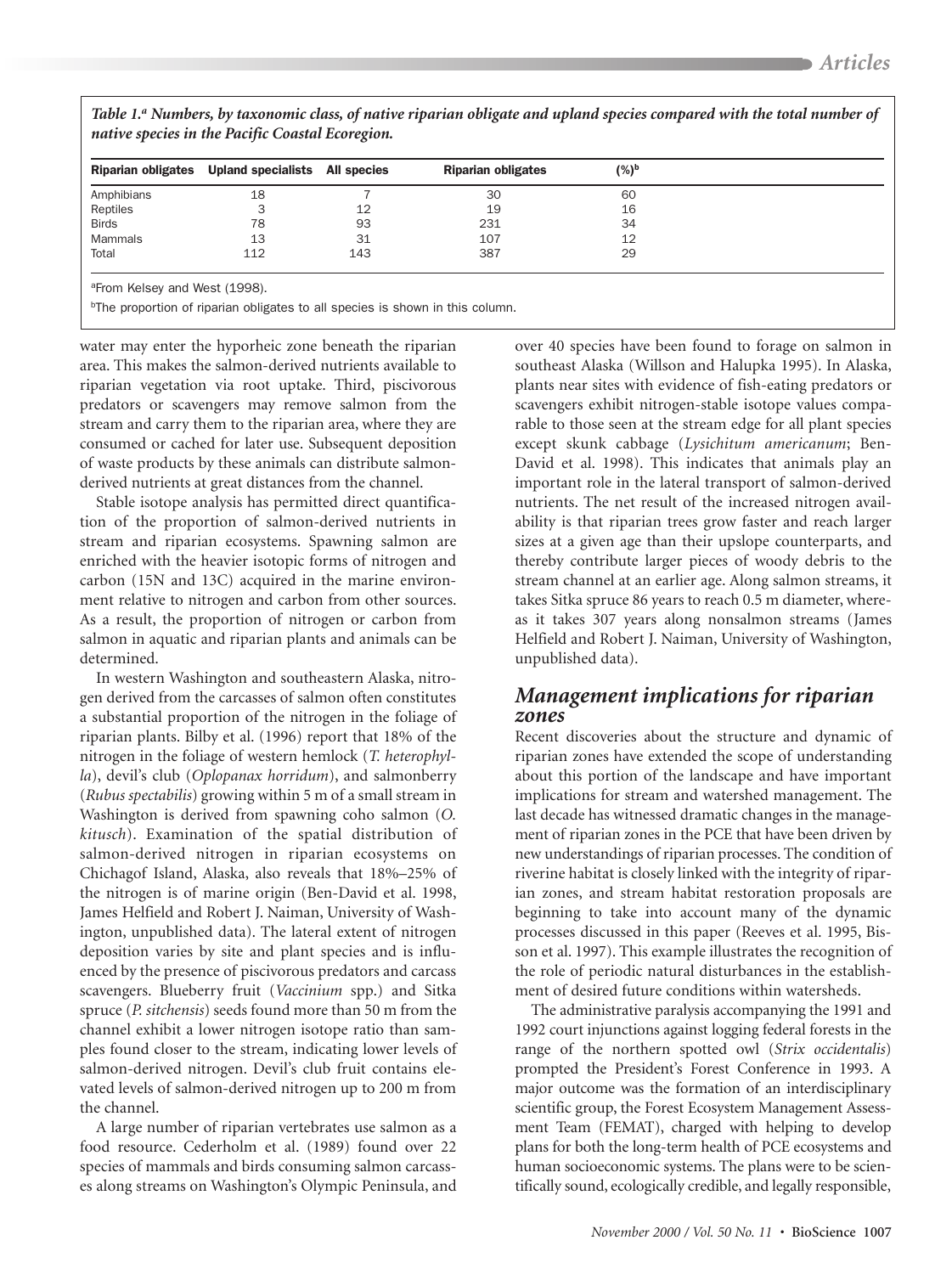#### *Articles*

and to yield sustainable timber harvests while incorporating habitat protection for salmon, spotted owl, and other important species. One outcome of this effort was an aquatic conservation strategy (Sedell et al. 1994).

This strategy established interim buffer requirements intended to ensure the long-term viability of aquatic and riparian species on federal lands within the range of the spotted owl. The interim buffer width was set at the height of a dominant riparian tree. However, implementation of such a system of streamside buffers in landscapes with high drainage densities would, in practice, create a spaghetti-like network of riparian reserves that would not resemble natural forest landscapes and in which other activities, such as timber harvest, would be operationally difficult. The understanding that developed over the last decade of natural watershed processes creating a mosaic of riparian conditions (Benda et al. 1998) provided the basis for applying a novel management paradigm. The FEMAT scientists therefore recommended that watershed assessments be carried out as part of the management planning process and that their results be used to tailor management activities to the unique characteristics of individual watersheds.

Figure 12 illustrates, for example, how natural disturbance regimes were used to develop a landscape management plan for the 7600-ha Augusta Creek watershed, which drains to the McKenzie River in western Oregon (Cissel et al. 1998). Plant, soil, water, and fire specialists identified the locations and histories of the dominant disturbance agents in the watershed—fires and landslides (Figures 12a and 12b). Based on the frequency and extent of wildfires and landslides, a system of reserves was identified that would provide essential riparian functions for fish and wildlife while permitting extended timber rotations (prolonged periods between logging) in the remainder of the watershed. Tree retention levels were based on the natural disturbance regime (Figure 12c). Parts of the watershed prone to landslides were placed in reserves so that when landslides occur, LWD would be included with the coarse sediment delivered to stream channels, thereby creating complex fish habitat. Hillslope forests would be managed to simulate the effects of the historic size, frequency, and severity of wildfires. In areas with stable soils, riparian zones would be managed according to the prescriptions for adjacent hill slopes to promote development of plant communities that would occur at the sites naturally.

This approach illustrates how recent advances in understanding riparian processes and landscape dynamics can be applied to difficult management issues. Tailoring the buffers and timber management activities to the disturbance history of the watershed results in a landscape-based plan that is designed to promote development of natural forests and healthier riparian zones. Maintaining the natural disturbance regime is central to restoring diverse and productive aquatic ecosystems in the PCE (Reeves et al. 1995, Bisson et al. 1997). The use of disturbance history information during watershed assessment therefore facilitates a landscape plan that is compatible with both conservation objectives and human uses.

The improved understanding of riparian ecology also played a role in the development of the concept of the "normative" river. Stanford (1997) and Williams et al. (1999) emphasized the need to conserve, stabilize, enhance, and restore aquatic and riparian ecosystems to a "normative" condition. This does not necessarily imply pristine, since it is often impossible to restore watersheds to a state without anthropogenic disturbances, but does imply the restoration of ecosystem connections that permit as many natural processes as possible, given other social and economic objectives. The normative river approach has been suggested recently as an alternative to current measures to restore fish and riparian wildlife in the Columbia River basin (Williams et al. 1999)—a large, highly altered river system where salmon and other native aquatic animals and plants have declined steadily despite costly restoration efforts.

Important principles essential to maintaining or restoring normative conditions (Stanford 1997, NRC 1999) are based in part on new insights into riparian processes:

• *Restoring biophysical properties of riparian zones improves all natural resource values.* This principle recognizes that riparian areas are linked longitudinally and, as a result, must be managed holistically. Active management of riparian zones is far greater in forested headwaters than in urban areas or agricultural floodplains (NRC 1996, 1999). Additional effort to improving riparian conservation over the entire landscape will provide many direct and indirect benefits for fish, wildlife, and water quality.

• *Protecting interactions between surface flows and groundwater is essential to aquatic-riparian ecosystem integrity.* As we have pointed out, recent findings have documented the importance of hyporheic areas to the productivity and community structure of riverine and riparian ecosystems (Edwards 1998). Removal of water from alluvium and locations where aquifers pass close to the surface, or disrupting the downwelling of surface water into hyporheic zones, truncates the exchange of water and nutrients between surface flows and groundwaters, with serious consequences for aquatic and riparian biota.

• *Allowing streams and rivers to migrate laterally is necessary for habitat development.* Lateral channel movements foster essential interactions between streams and their valley floor and create a biologically rich and diverse environmental mosaic. The importance of this process has been emphasized by recent research showing the important role channel migration plays in maintaining diversity and productivity in riparian forests (Fetherston et al. 1995, Pollock et al. 1998). Without the environmental heterogeneity created by river meandering, river and riparian habitats in alluvial valleys become highly simplified. Throughout the twentieth century, there has been a concerted effort to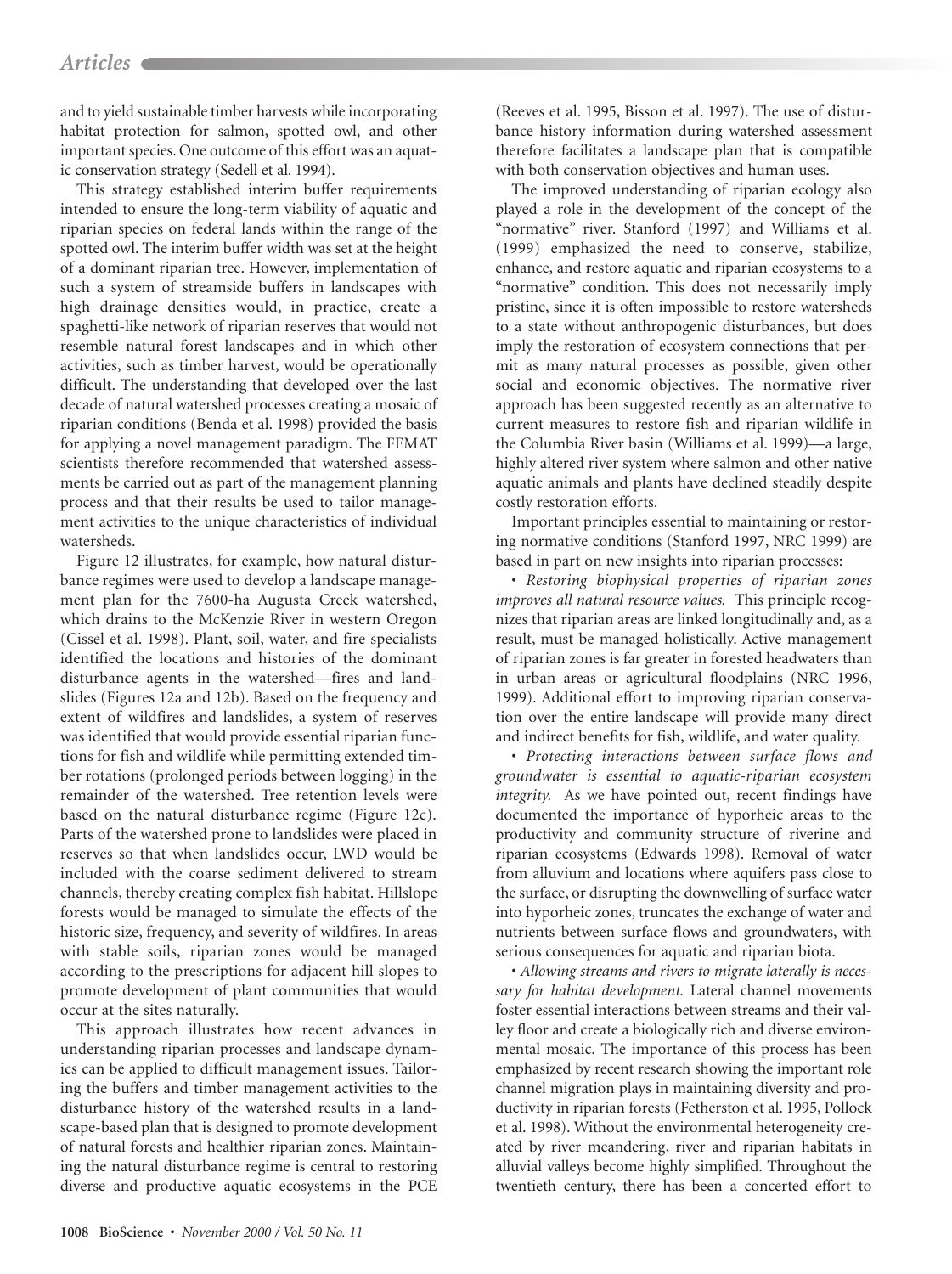straighten and simplify channels to improve river transportation, speed flood runoff, and prevent encroachment of rivers onto developed lands. Such efforts have resulted in the loss of many aquatic and riparian habitats in the PCE and elsewhere throughout the developed world. In several locations in the PCE, dikes and levees are being breached to facilitate reconnection between rivers and their floodplains and reclaim lost habitats, and partial or complete removal of several dams is being considered.

• *Incorporating natural flow regime characteristics in regulated rivers promotes aquatic and riparian diversity and resilience.* Water flows that more closely approximate the natural seasonal and daily cycles of flow provide the hydrologic pattern to which native plant and animal communities are adapted (Poff et al. 1997). River regulation is now beginning to include seasonal flooding that is essential to creating and maintaining healthy floodplains, to flushing accumulated sediment from channels, and to rebuilding gravel bars. Reduction or elimination of fluctuating base flows caused by hydroelectric "load following" or periodic dewatering for irrigation creates biologically sterile zones along the margins of streams and streambanks.

• *Control of exotic species depends on reestablishing natural land-water interactions in riparian areas.* Designation of reserves for remaining intact assemblages of native plants and animals (Moyle and Yoshiyama 1994, Sedell et al. 1994) and eradication of unwanted exotic species where feasible are valuable recovery strategies. But improvement of riparian ecosystem functions—including flooding, restoring surface and groundwater exchanges, and removal of anthropogenic disturbances such as grazing, timber harvesting, and roads—often reduces the need for frequent, expensive exotic species control measures or habitat substitution projects.

## *Conclusions*

Riparian communities are now being managed for a wider variety of ecological functions than ever before, and their role in governing watershed "goods and services" has been given greater importance in regulatory frameworks. Four trends are emerging in riparian management: an emphasis on ecological function and natural riparian forest pattern, adoption of a landscape perspective of river networks, development of ecologically sound systems of restoring riparian ecosystem properties, and attention to social needs for riparian resources (Gregory 1997). As the need for riparian protection and restoration is increasingly accepted, these trends will become focal points around which conflicts among competing uses of riparian zones can be resolved.

Each of these trends has been integrated into the planning and implementing of riparian management in the PCE. Nevertheless, a large discrepancy remains in the application of riparian management strategies across different types of land use: Portions of the landscape subject to forest management receive the most riparian protection,



*Figure 12. Landscape management plan for the Augusta Creek, Oregon, watershed. (a) The historical fire regime. (b) Vulnerability of the watershed to mass soil movements. (c) Suggested watershed management plan that simulates a natural disturbance regime yet accounts for existing land uses. Modified from Cissel et al. (1998).*

whereas conservation of riparian zones in developing urban and industrial areas is usually limited to narrow borders along streambanks. Additionally, restoration of highly altered riparian communities in heavily urbanized environments is often constrained by pavement and other structures that prevent reestablishment of natural functions. Riparian zones in agricultural lands usually receive an intermediate level of protection between those given forested headwaters and urbanized floodplains. On a broad geographic scale, this situation has resulted in a highly fragmented condition in many PCE watersheds where islands of "healthy" riparian ecosystems are separated by long reaches of altered, dysfunctional river corridors. Building a network of functional, intact riparian zones to reconnect these remaining areas within ecologically healthy watersheds remains one of the most significant challenges for natural resource management in the twenty-first century.

## *Acknowledgments*

We thank Estelle Balian, Mark Brinson, Rebecca Chasan, Henri Décamps, Scott R. Elliott, Jack A. Stanford, Fred Swanson, and Monica G. Turner for comments on the manuscript. Research support by the Andrew W. Mellon Foundation, Pacific Northwest Research Station of the US Forest Service, and the National Science Foundation is gratefully acknowledged.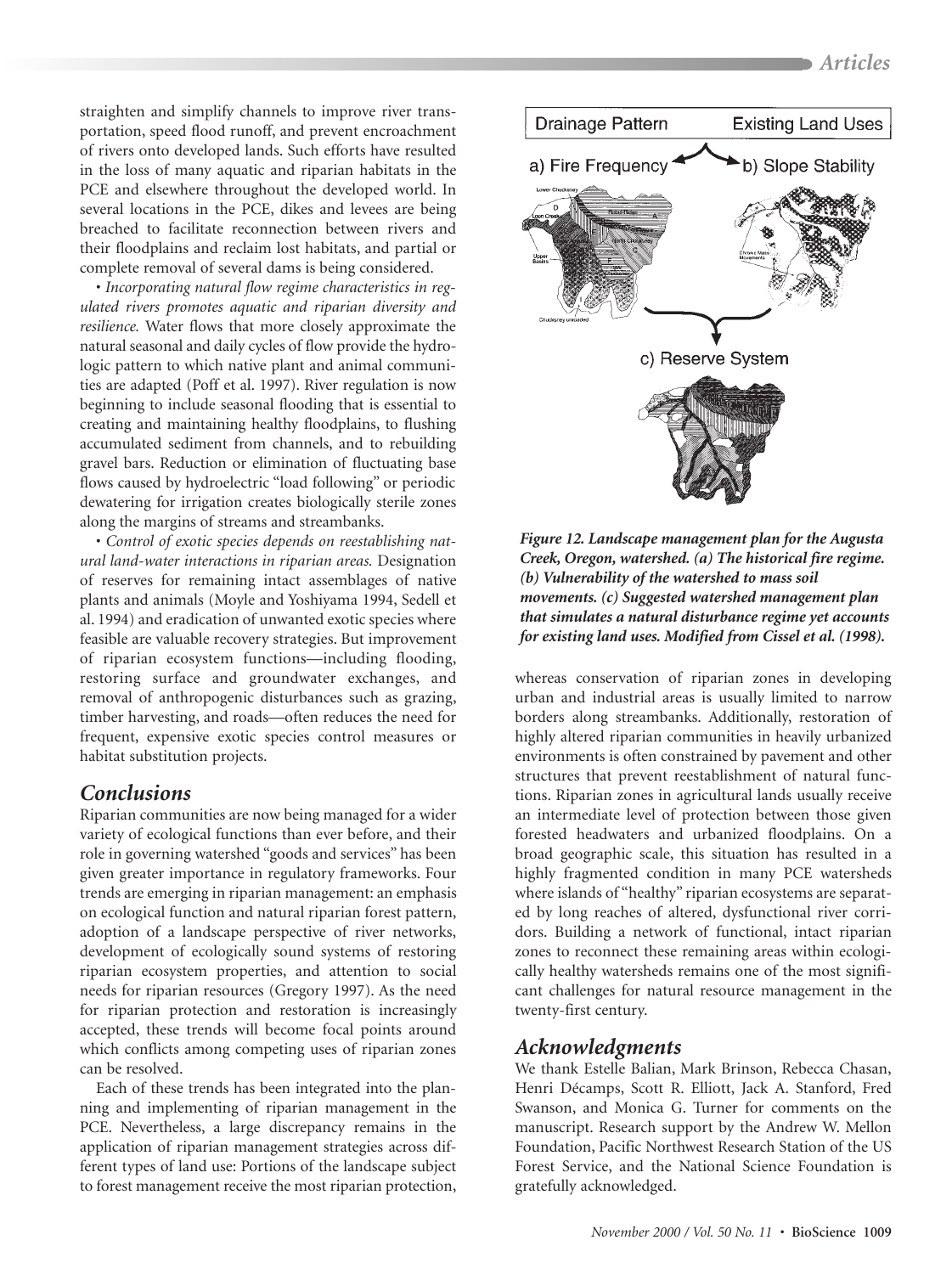#### *Articles*

## *References cited*

Abbe TB, Montgomery DR. 1996. Large woody debris jams, channel hydraulics, and habitat formation in large rivers. Regulated River Research & Management 12: 201–221.

Andrus CW. 1998. Projecting future wood abundance within streams for managed forest lands in coastal Washington and Oregon. Corvallis (OR). EPA Report 1–06.014. 4: 61–67.

Bechtold JS. 2000. Successional controls on nitrate leaching from a floodplain forest. Master's thesis. University of Washington, Seattle, WA.

Bencala KE. 1984. Interactions of solutes and streambed sediment 2. A dynamic analysis of coupled hydrologic and chemical processes that determine solute transport. Water Resources Research 20: 1804–1814.

Bencala KE, Kennedy VC, Zellweger GW, Jackman AP, Avanzino RJ. 1984. Interactions of solutes and streambed sediment 1.An experimental analysis of cation and anion transport in a mountain stream. Water Resources Research 20: 1797–1803.

Benda LE. 1994. Stochastic geomorphology in a humid mountain landscape. PhD dissertation. University of Washington, Seattle, WA.

Benda LE, Cundy TW. 1990. Predicting deposition of debris flows in mountain channels. Canadian Geotechnical Journal 27: 409–417.

Benda LE, Miller DJ, Dunne T, Reeves GH, Agee JK. 1998. Dynamic landscape systems. Pages 261–288 in Naiman RJ, Bilby RE, eds. River Ecology and Management: Lessons From the Pacific Coastal Ecoregion. New York: Springer-Verlag.

Ben-David M, Hanley TA, Schell DM. 1998. Fertilization of terrestrial vegetation by spawning Pacific salmon: The role of flooding and predator activity. Oikos 83: 47–55.

Bilby RE, Bisson PA. 1998. Function and distribution of large woody debris. Pages 324–346 in Naiman RJ, Bilby RE, eds. River Ecology and Management: Lessons From the Pacific Coastal Ecoregion. New York: Springer-Verlag.

Bilby RE, Fransen BR, Bisson PA. 1996. Incorporation of nitrogen and carbon from spawning coho salmon into the trophic system of small streams: Evidence from stable isotopes. Canadian Journal of Fisheries and Aquatic Sciences 53: 164–173.

Bisson PA, Reeves GH, Bilby RE, Naiman RJ. 1997. Watershed management and Pacific salmon: Desired future conditions. Pages 447–474 in Stouder DJ, Bisson PA, Naiman RJ, eds. Pacific Salmon and Their Ecosystems: Status and Future Options. New York: Chapman & Hall.

Brosofske KD, Chen J, Naiman RJ, Franklin JF. 1997. Effects of harvesting on microclimate from small streams to uplands in western Washington. Ecological Applications 7: 1188–1200.

Butler DR. 1995. Zoogeomorphology: Animals as Geomorphic Agents. New York: Cambridge University Press.

Cederholm CJ, Houston DB, Cole DL, Scarlett,WJ. 1989. Fate of coho salmon (*Oncorhynchus kisutch*) carcasses in spawning streams. Canadian Journal of Fisheries and Aquatic Sciences 46: 1347–1355.

Cissel JH, et al. 1998. A Landscape Plan Based on Historical Fire Regimes for a Managed Forest Ecosystem: The Augusta Creek Study. Portland (OR): US Department of Agriculture, Forest Service, Pacific Northwest Research Station. General Technical Report PNW-GTR-422.

Cole DW, Compton J, Miegroet HV, Homann P. 1990. Changes in soil properties and site productivity caused by red alder. Water, Air and Soil Pollution 54: 231–246.

Décamps H. 1996. The renewal of floodplain forests along rivers: A landscape perspective. Verhandlungen der Internationalen Vereinigung für Theoretische und Angewandte Limnologie 26: 35–59.

DeFerrari CM, Naiman RJ. 1994. A multiscale assessment of the occurrence of exotic plants on the Olympic Peninsula, Washington. Journal of Vegetation Science 5: 247–258.

Edwards RT. 1998. The hyporheic zone. Pages 399–429 in Naiman RJ, Bilby RE, eds. River Ecology and Management: Lessons From the Pacific Coastal Ecoregion. New York: Springer-Verlag.

Fetherston KL, Naiman RJ, Bilby RE. 1995. Large woody debris, physical process, and riparian forest development in montane river networks of the Pacific Northwest. Journal of Geomorphology 13: 133–144.

- Fevold K. 1998. Subsurface controls on the distribution of benthic algae in floodplain back channel habitats of the Queets River. Master's thesis. University of Washington, Seattle, WA.
- [FEMAT] Forest Ecosystem Management Assessment Team. 1993. Forest Ecosystem Management: An Ecological, Economic, and Social Assessment. Portland (OR): US Forest Service, US Department of Commerce, National Oceanic and Atmospheric Administration, National Marine Fisheries Service, US Bureau of Land Management, Fish and Wildlife Service, National Park Service, Environmental Protection Agency.

Gregory SV. 1997. Riparian management in the 21st century. Pages 69–85 in Kohm KA, Franklin JF, eds. Creating a Forestry for the 21st Century: The Science of Ecosystem Management. Washington (DC): Island Press.

Gregory SV, Swanson FJ, McKee WA. 1991. An ecosystem perspective of riparian zones. BioScience 40: 540–551.

Huston MA. 1994. Biological Diversity: The Coexistence of Species on Changing Landscapes. Cambridge (UK): Cambridge University Press.

Hyatt TL, Naiman RJ. In press. The residence time of large woody debris in the Queets River, Washington. Ecological Applications.

Juday C, Rich WH, Kemmerer GI, Mann A. 1932. Limnological studies of Karluk Lake, Alaska, 1926–1930. Bulletin of the Bureau of Fisheries 47: 407–434.

- Kelsey KA, West SD. 1998. Riparian wildlife. Pages 235–258 in Naiman RJ, Bilby RE, eds. River Ecology and Management: Lessons From the Pacific Coastal Ecoregion. New York: Springer-Verlag.
- Kennard P, Pess G, Beechie T, Bilby R, Berg D. 1999. Riparian-in-a-box: A manager's tool to predict the impacts of riparian management on fish habitat. Pages 483–490 in Brewin M, Monit D, eds. Forest–Fish Conference: Land Management Practices Affecting Aquatic Ecosystems. Calgary (AL): Natural Resources Canada, Canadian Forest Service Information Report NOR-X-356.
- Kline TC Jr, Goering JJ, Mathisen OA, Poe PH, Parker PL, Scanlan RS. 1994. Recycling of elements transported upstream by runs of Pacific salmon: II. (15N and (13C evidence in the Kvichak River watershed, Bristol Bay, southwestern Alaska. Canadian Journal of Fisheries and Aquatic Sciences 50: 2350–2365.

Lock PA, Naiman RJ. 1998. Effects of stream size on bird community structure in coastal temperate forests of the Pacific Northwest. USA Journal of Biogeography 25: 773–782.

McDade MH, Swanson FJ, McKee WA, Franklin JF,Van Sickle J. 1990. Source distances for coarse woody debris entering small streams in western Oregon and Washington. Canadian Journal of Forest Research 20: 326–330.

McGarry EV. 1994. A quantitative analysis and description of the delivery and distribution of large woody debris in Cummins Creek, Oregon. Master's thesis. Oregon State University, Corvallis, OR.

Montgomery DR. 1999. Process domains and the river continuum. Journal of the American Water Resources Association 35: 397–410.

Montgomery DR, Buffington JM. 1998. Channel processes, classification, and response. Pages 13–42 in Naiman RJ, Bilby RE, eds. River Ecology and Management: Lessons From the Pacific Coastal Ecoregion. New York: Springer-Verlag.

Moyle PB, Yoshiyama RM. 1994. Protection of aquatic biodiversity in California: A five-tiered approach. Fisheries 19: 6–18.

Murphy ML, Koski KV. 1989. Input and depletion of woody debris in Alaska streams and implications for streamside management. North American Journal of Fisheries Management 9: 427–436.

Naiman RJ, Anderson EC. 1997. Streams and rivers: their physical and biological variability. Pages 131–148 in Schoonmaker PK, von Hagen B, Wolf EC, eds. The Rain Forests of Home: Profile of a North American Bioregion. Washington (DC): Island Press.

Naiman RJ, Bilby RE, eds. 1998. River Ecology and Management: Lessons From the Pacific Coastal Ecoregion. New York: Springer-Verlag.

Naiman RJ, Décamps H, eds. 1990. Ecology and Management of Aquatic-Terrestrial Ecotones. Paris, Carnforth (UK): UNESCO, Parthenon Publishing Group.

1997. The ecology of interfaces—riparian zones. Annual Review of Ecology and Systematics 28: 621–658.